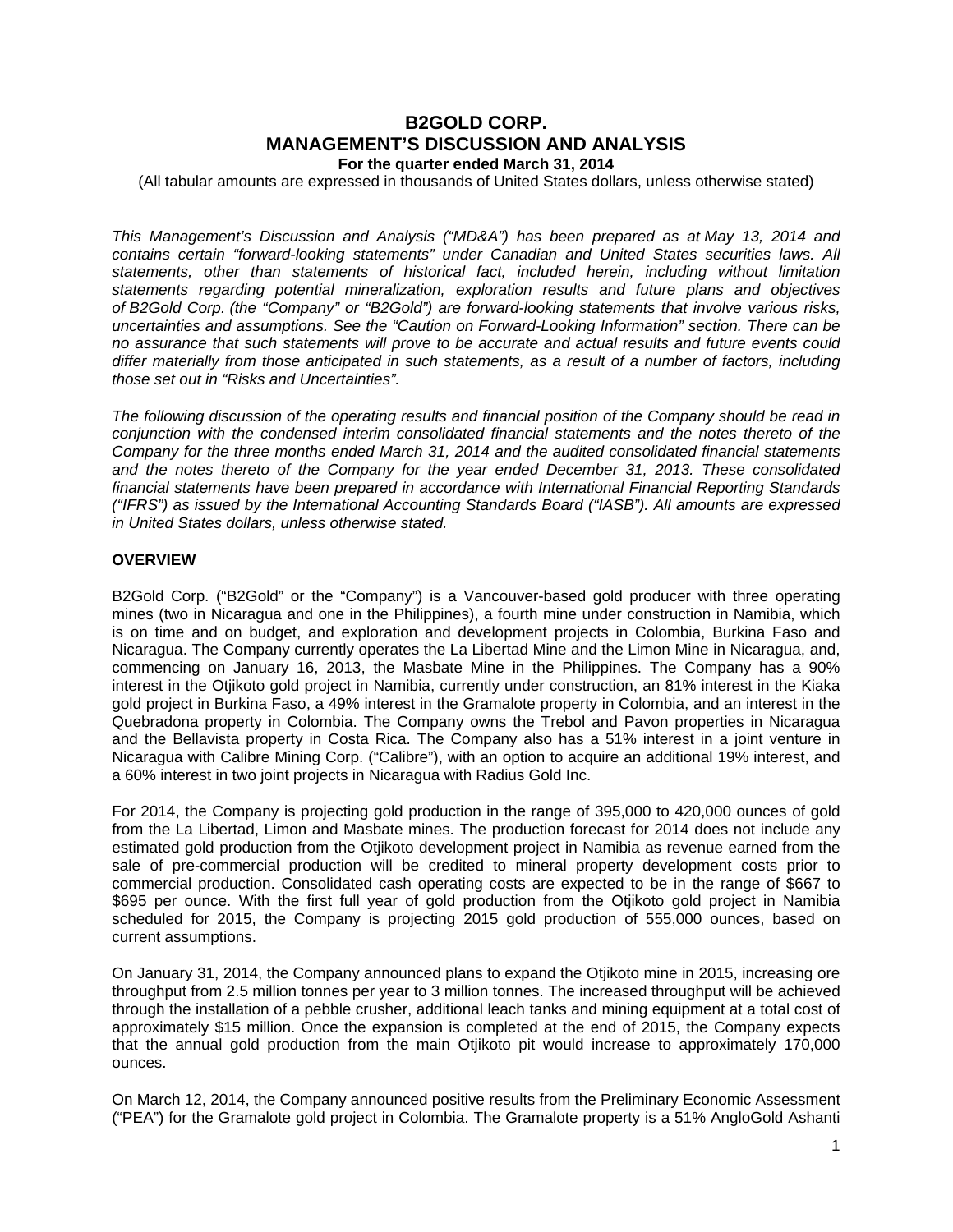Ltd. ("AngloGold Ashanti") and 49% B2Gold joint venture, with AngloGold Ashanti acting as the project manager.

# **REVIEW OF FINANCIAL RESULTS**

# *Selected Quarterly Financial and Operating Results:*

|                                                                                                                       | Three months ended<br>March 31<br>(unaudited) |         |
|-----------------------------------------------------------------------------------------------------------------------|-----------------------------------------------|---------|
|                                                                                                                       | <u>2014</u>                                   | 2013    |
| Gold revenue (\$ in thousands)                                                                                        | 129,020                                       | 154,853 |
| Gold sold (ounces)                                                                                                    | 98,995                                        | 95,042  |
| Average realized gold price (\$/ounce)                                                                                | 1,303                                         | 1,629   |
| Gold produced (ounces)                                                                                                | 96,303                                        | 79,661  |
| Cash operating $costs^{(1)}$ (\$/ounce gold)                                                                          | 634                                           | 722     |
| Total cash costs <sup>(1)</sup> (\$/ounce gold)                                                                       | 679                                           | 771     |
| Adjusted net income $(1)(2)$ (\$ in thousands)                                                                        | 17,504                                        | 40,013  |
| Adjusted earnings per share $(1)(2)$ – basic (\$)                                                                     | 0.03                                          | 0.07    |
| Net (loss) income (\$ in thousands)                                                                                   | (23, 978)                                     | 63      |
| (Loss)/Earnings per share – basic <sup>(2)</sup> (\$/share)                                                           | (0.04)                                        | 0.00    |
| (Loss)/Earnings per share – diluted <sup>(2)</sup> (\$/share)                                                         | (0.04)                                        | 0.00    |
| Cash flows from operating activities <sup>(3)</sup> (\$ in thousands)<br>- before changes in non-cash working capital | 43,301                                        | 46,996  |

*(1) A cautionary note regarding non-IFRS measures is included in the section titled "Non-IFRS Measures."* 

*(2) Attributable to the shareholders of the Company.* 

*(3) Prior period comparative figures have been reclassified to conform with the presentation adopted for the current period relating to the change in long-term value-added tax receivables.*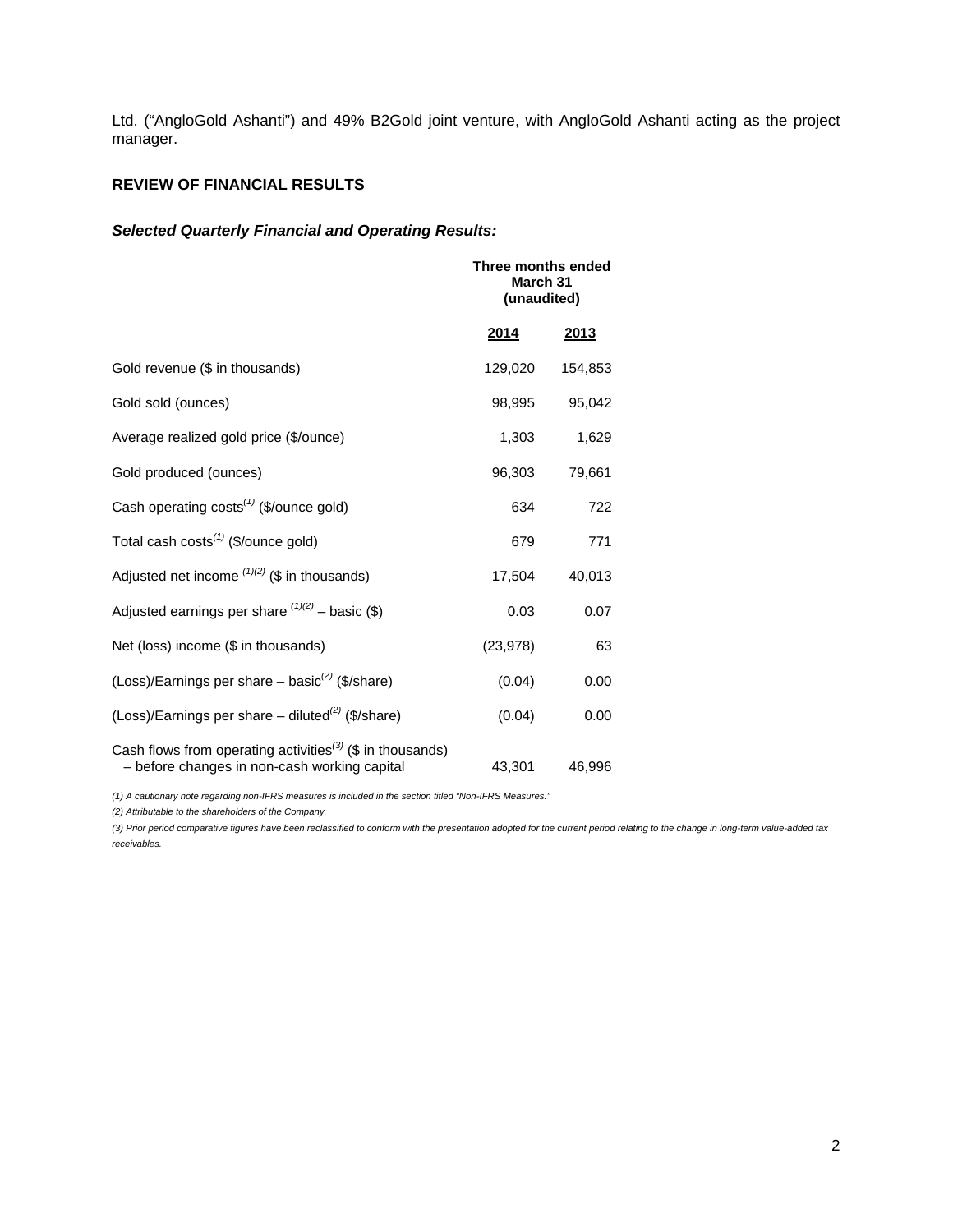# *First quarter 2014 and 2013*

#### Revenue

Gold revenue for the first quarter of 2014 was \$129.0 million on sales of 98,995 ounces at an average price of \$1,303 per ounce compared to \$154.9 million on sales of 95,042 ounces at an average price of \$1,629 per ounce in the 2013 first quarter. The 17% decrease in revenue was mainly due to a 20% decrease in the average realized gold price. In addition, first quarter 2013 revenues also included amortization of deferred revenue totalling \$9.4 million related to gold forward contracts acquired as part of the CGA acquisition in January 2013. Amortization of the balance was completed prior to the 2013 yearend. Gold sales volume only increased by 4% in the first quarter of 2014 (compared to a 21% increase in gold production in the quarter) as gold revenue in the first quarter of 2013 benefitted from the sale of 20,811 ounces of the Masbate Mine's gold bullion inventory acquired on January 16, 2013. The spot price of gold averaged \$1,293 per ounce in the quarter.

In the first quarter of 2014, the Masbate Mine accounted for \$60.7 million (Q1 2013 - \$86.5 million which included a non-cash amount of \$9.4 million described above) of gold revenue from the sale of 46,800 ounces (Q1 2013 – 52,882 ounces), the Libertad Mine accounted for \$50.0 million (Q1 2013 - \$43.4 million) of gold revenue from the sale of 38,195 ounces (Q1 2013 – 26,760 ounces) while \$18.3 million (Q1 2013 - \$24.9 million) was contributed by the Limon Mine from the sale of 14,000 ounces of gold (Q1 2013 – 15,400 ounces).

#### Production and Operating Costs

Consolidated gold production in the first quarter 2014 increased 21% over the same period last year. The increased production was due to the continued strong operational performance of the Company's La Libertad and Limon Mines in Nicaragua, where gold production increased by 33% and 8%, respectively. Gold production also increased as a result of a full quarter of gold production from the Masbate Mine being included in the Company's consolidated operating results. The Company acquired the Masbate Mine on January 16, 2013. Production totaling 7,087 ounces for the pre-acquisition period from January 1, 2013 to January 15, 2013 was not included in the Company's consolidated operating results in the first quarter of 2013.

For the first half of 2014, budgeted gold production of 194,033 ounces is expected to be lower than in the second half of the year of 207,355 ounces, due to a number of factors including the SAG mill replacement in June at the Masbate Mine. In the first quarter of 2014, gold production of 96,303 ounces was near the lower end of the Company's forecast range. Overall, consolidated production guidance of 395,000 to 420,000 ounces of gold for the year remains unchanged.

Consolidated cash operating costs were \$634 per ounce of gold, approximately \$90 per ounce lower than in the same period of 2013. Each of the Company's three operating mines achieved lower than budgeted per ounce cash operating costs. On a consolidated basis, cash operating costs for the first quarter of 2014 were 7% lower than budget. Refer to *"Review of mining operations and development projects"* for mine specific details.

In the first quarter of 2013, cost of sales included a non-cash adjustment of \$32.4 million related to the inventory portion of the CGA purchase price adjustment. Masbate's gold bullion inventory and ore stockpile inventory were increased by \$32.9 million to reflect their fair values on acquisition, of which \$32.4 million was recognized in the cost of sales in the first quarter of 2013.

#### Depreciation and Depletion

Depreciation and depletion expense, included in total cost of sales, was \$25.3 million in the first quarter of 2014 compared to \$14.2 million in the same period in 2013. The increase in depreciation expense was mainly due to slightly higher gold sales and an increase in the average depreciation charge per ounce of gold sold. The depreciation charge increased to \$256 per ounce of gold sold in the current quarter from \$227 per ounce of gold sold in the comparative quarter (excluding ounces sold relating to gold inventory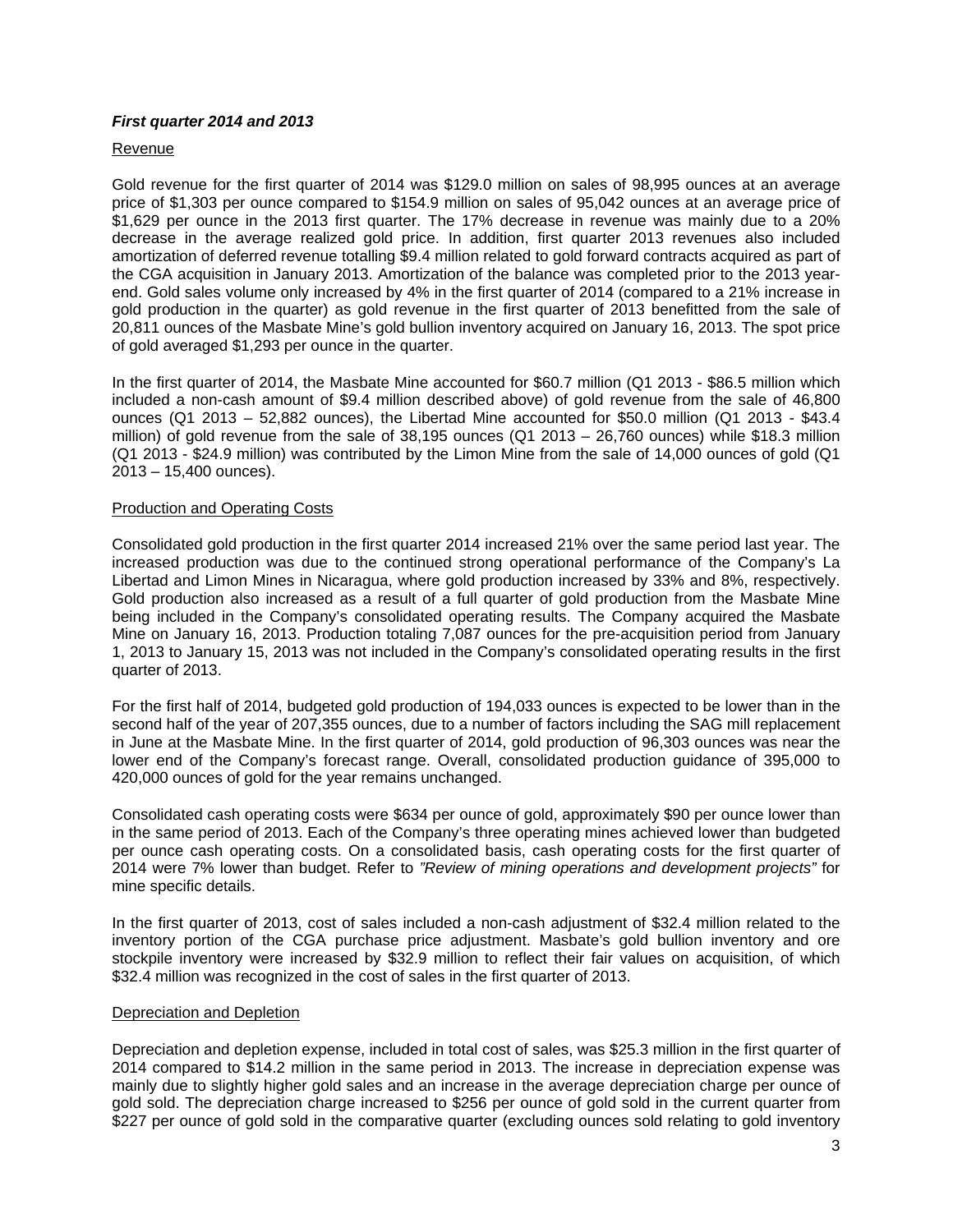acquired as part of the CGA acquisition). The increase in the average depreciation charge per ounce of gold sold reflects the amortization charges in 2014 related to sustaining capital and deferred stripping costs capitalized to mineral interests in the latter part of 2013.

# **Other**

The Company's first quarter of 2014 statement of operations included a non-cash fair value adjustment loss of \$38.3 million on the convertible senior subordinated notes. The convertible notes are measured at fair value on each financial reporting period-end date with changes flowing through the statement of operations.

The Company also reported \$1.0 million (net of capitalized interest) in interest expense as compared with \$0.3 million in the first quarter of 2013. The increase in interest expense was due to increased debt, relating mainly to the revolving corporate credit facility and finance lease obligations. Interest expense (net of capitalized interest) relating to the convertible senior subordinated notes was recorded as part of the overall change in fair value of the notes in the statement of operations. During the three months ended March 31, 2014, the Company capitalized interest costs on its borrowings attributable to funds spent on Otjikoto in the amount of \$2.5 million.

For the first quarter of 2014, the Company generated a net loss of \$24.0 million (\$0.04 per share) compared to a net income of \$0.06 million (\$0.00 per share) in the comparable period of 2013. Adjusted net income (refer to "*Non-IFRS Measures"*) was \$17.5 million (\$0.03 per share) compared to \$40.0 million (\$0.07 per share) in the same period of 2013. The most significant adjustment made to adjusted net income was the exclusion of the non-cash fair value adjustment of \$38.3 million relating to the change in fair value of the convertible notes. The 2013 first quarter adjusted earnings figure included reversal of \$32.4 million of costs related to the acquisition of the Masbate Mine's bullion inventory.

Cash flow from operating activities before changes in the non-cash working capital was \$43.3 million in the first quarter of 2014 compared to \$47.0 million in the first quarter of 2013. In the first quarter of 2014, declines in gold revenues were offset by reductions in cash operating costs and reduced corporate transactions costs. In the first quarter of 2013, operating cash flows benefitted from the gold sales of the Masbate Mine's gold product inventory acquired on January 16, 2013.

As at March 31, 2014, the Company remained in a strong financial position with working capital of \$237.5 million including unrestricted cash of \$183.5 million.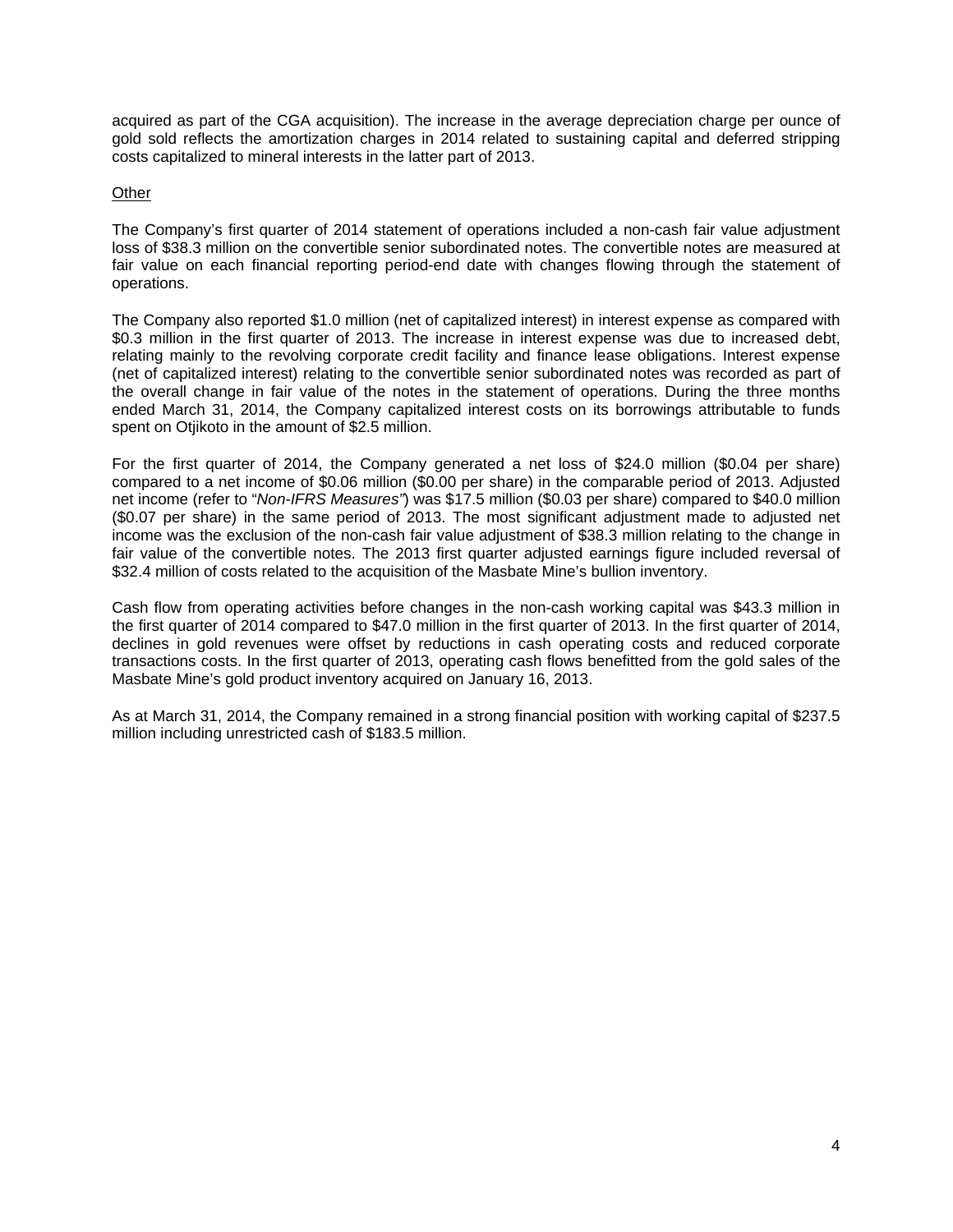# **REVIEW OF MINING OPERATIONS AND DEVELOPMENT PROJECTS**

#### *Masbate Mine – Philippines*

|                                                                   |           | Three months ended<br>March 31<br>(unaudited) |  |  |
|-------------------------------------------------------------------|-----------|-----------------------------------------------|--|--|
|                                                                   | 2014      | 2013                                          |  |  |
| Gold revenue (\$ in thousands)                                    | 60,707    | 86,541                                        |  |  |
| Gold sold (ounces)                                                | 46,800    | 52,882                                        |  |  |
| Average realized gold price (\$/ ounce)                           | 1,297     | 1,636                                         |  |  |
| Tonnes of ore milled                                              | 1,598,090 | 1,263,802                                     |  |  |
| Grade (grams/ tonne)                                              | 1.03      | 1.08                                          |  |  |
| Recovery (%)                                                      | 80.9      | 83.2                                          |  |  |
| Gold production (ounces)                                          | 42,576    | 36,467                                        |  |  |
| Cash operating costs <sup><math>(1)</math></sup> (\$/ ounce gold) | 723       | 846                                           |  |  |
| Total cash costs <sup><math>(1)</math></sup> (\$/ ounce gold)     | 772       | 889                                           |  |  |
| Capital expenditures (\$ in thousands)                            | 9,531     | 4,196                                         |  |  |
| Exploration (\$ in thousands)                                     | 1,659     | 2,035                                         |  |  |

*(1) A cautionary note regarding non-IFRS measures is included in the section titled "Non-IFRS Measures."* 

In the first quarter of 2014, production was 42,576 ounces of gold compared to budget of 51,892 ounces. Overall, production guidance for the year remains unchanged. Gold production was lower than budget, due to a number of factors. At the end of 2013, mine development at the Colorado Pit had advanced more slowly than planned. As a result, mill feed in the first quarter of 2014 (which was forecast to be 100% high grade oxide material from the Colorado Pit) contained higher volumes of transitional and primary ore from the HMBE and Main Vein Pits, which had a lower predicted recovery than the budgeted oxide ore from the Colorado Pit. As Colorado Pit development is expected to catch up to budget in the coming months, the high grade oxide ore from Colorado which had been scheduled to be processed in the quarter will be mined and processed later in the year.

In the first quarter of 2013, gold production at the Masbate Mine was 43,554 ounces of which 36,467 ounces were included in the consolidated results of the Company. The difference of 7,087 ounces related to production from January 1, 2013 to January 15, 2013, prior to the acquisition of the Masbate Mine by the Company on January 16, 2013.

Cash operating costs for the first quarter of 2014 were \$723 per ounce, approximately 4% lower than budget, as a result of less than budgeted quantities of waste being mined and high grade ore stockpiling which provided a positive stockpile adjustment against operating costs. Mining of ore was ahead of schedule in the quarter. High grade ore production significantly exceeded both budget (2,105,576 tonnes compared to budget of 1,530,575 tonnes) and ore tonnes milled, resulting in a stock-pile increase. During the three months ended March 31, 2014, less material was processed resulting in lower total process costs; however, these were partially offset by higher than budgeted maintenance costs in the crushing and grinding circuit. High grade ore production was below budget in terms of grade but significantly above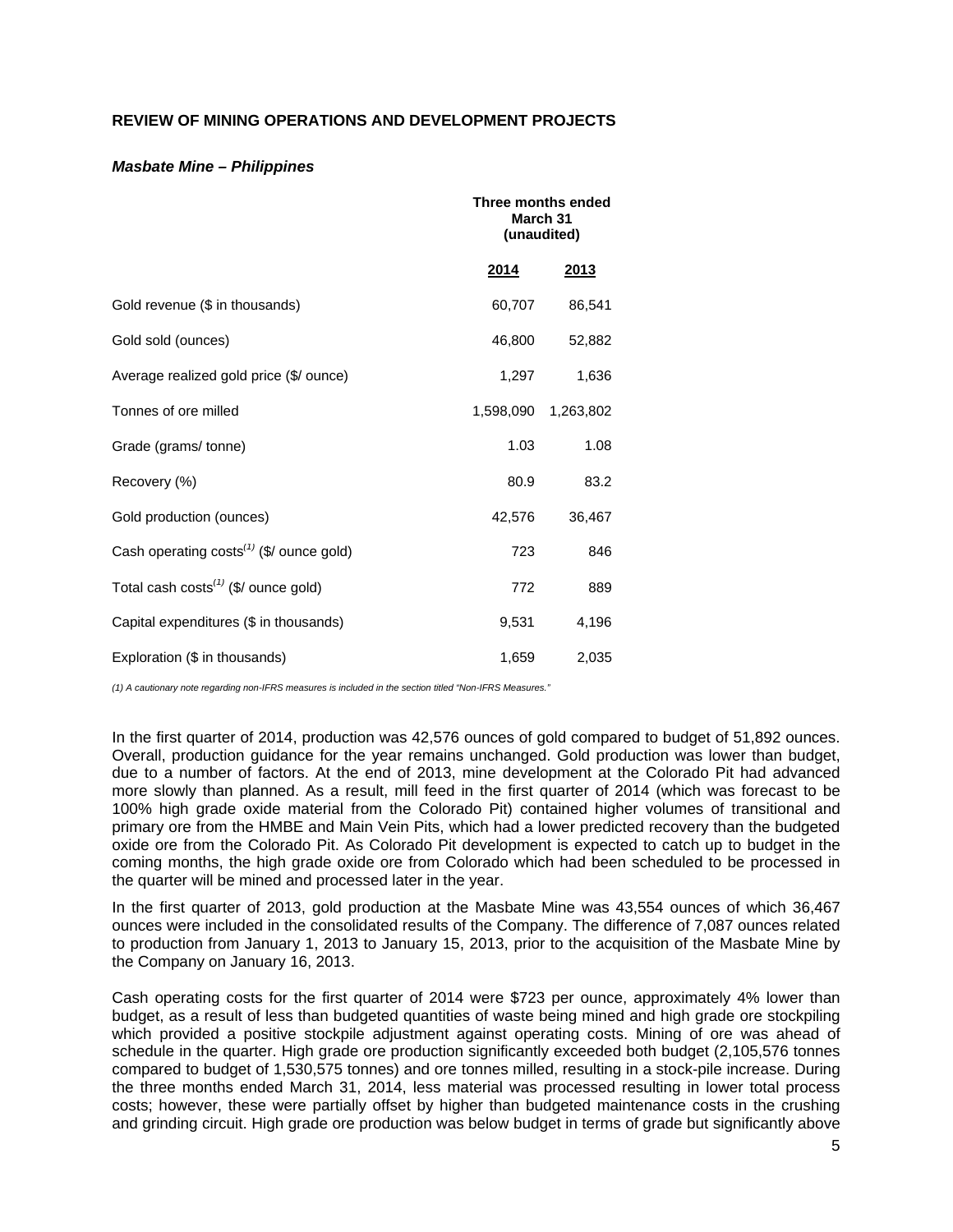budget in terms of tonnes and contained ounces. This primarily reflects differences in mining location versus budget.

Total capital expenditures in the first quarter of 2014 totalled \$9.5 million, consisting mainly of a tailings dam expansion, the construction of a water treatment plant and additions to mining equipment.

The Masbate Mine is projected to produce approximately 190,000 to 200,000 ounces of gold in 2014, at an operating cash cost of approximately \$765 to \$800 per ounce.

The transition from contract mining to owner mining has commenced and will continue through the remainder of 2014. Management of subcontractors was transferred over to the Company in the first quarter. Buy-out and transfer of the Masbate mine mobile fleet is anticipated on June 30, 2014. Transition of the remaining contract activities is proceeding as anticipated.

In the second quarter of 2014, the existing SAG mill is scheduled to be replaced. The new SAG mill is on site and transfer and assembly of the crane is underway. Actual change-out of the SAG mill will occur in June. On restart, the Masbate Mine will gain approximately 300,000 tonnes per year of additional operating capacity. SAG Mill motors and gear boxes have been upgraded to handle the additional capacity.

In 2013, the Company began a metallurgical sampling and analysis program in order to assess the potential for a mill expansion at the Masbate Mine. That preliminary work continues, with conclusions expected in the fourth quarter of 2014. A proposed mill expansion would allow the Company to take advantage of opportunities to process additional ore, allow for the full utilization of the new SAG mill and optimize process plant gold recoveries.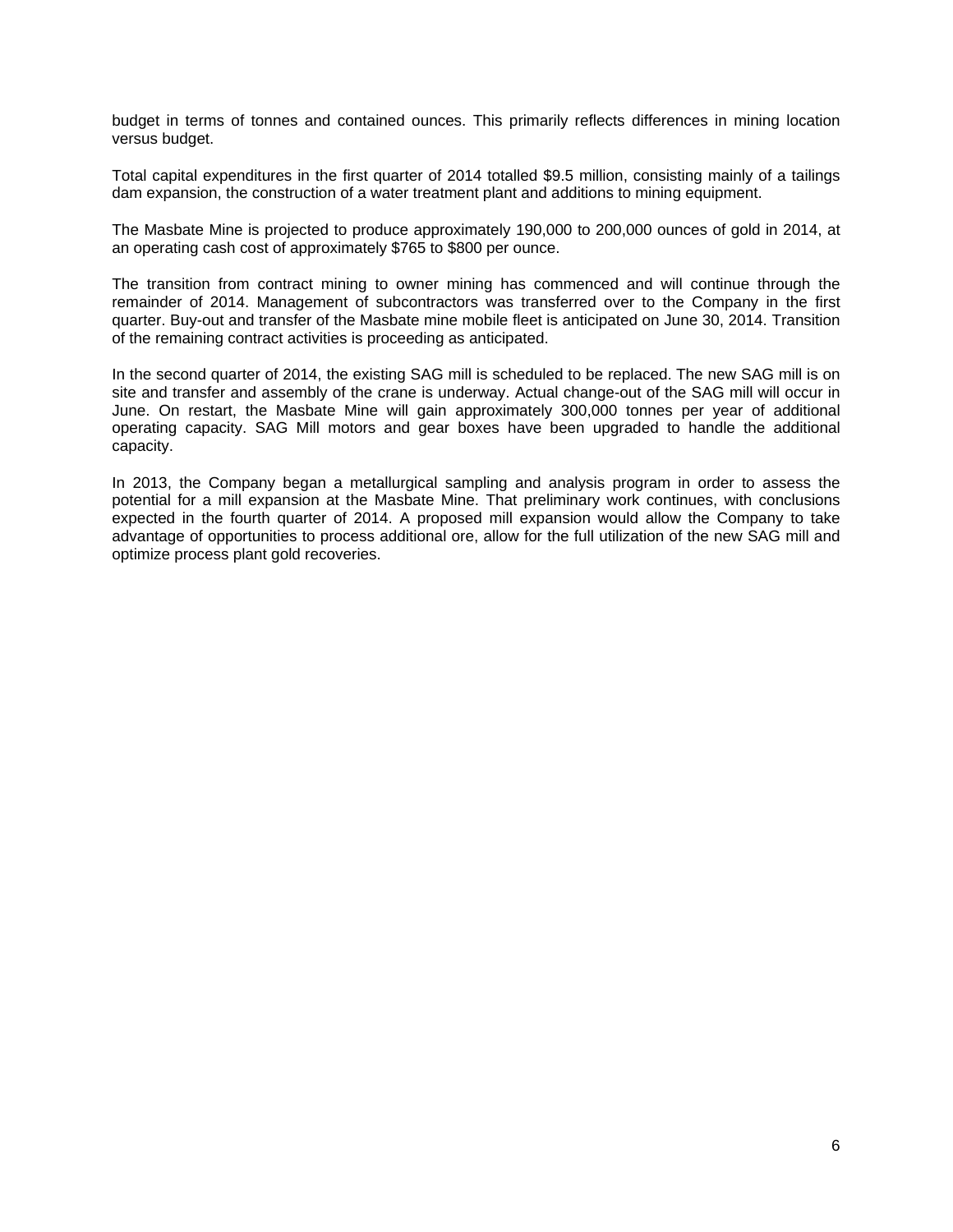#### *Libertad Mine - Nicaragua*

|                                                                   |               | Three months ended<br>March 31<br>(unaudited) |  |  |
|-------------------------------------------------------------------|---------------|-----------------------------------------------|--|--|
|                                                                   | <u> 2014 </u> | 2013                                          |  |  |
| Gold revenue (\$ in thousands)                                    | 49,997        | 43,407                                        |  |  |
| Gold sold (ounces)                                                | 38,195        | 26,760                                        |  |  |
| Average realized gold price (\$/ ounce)                           | 1,309         | 1,622                                         |  |  |
| Tonnes of ore milled                                              | 546,314       | 487,917                                       |  |  |
| Grade (grams/tonne)                                               | 2.36          | 1.98                                          |  |  |
| Recovery (%)                                                      | 93.2          | 93.8                                          |  |  |
| Gold production (ounces)                                          | 38,596        | 29,124                                        |  |  |
| Cash operating $costs^{(1)}$ (\$/ ounce gold)                     | 541           | 588                                           |  |  |
| Total cash costs <sup><math>(1)</math></sup> (\$/ ounce gold)     | 568           | 622                                           |  |  |
| Capital expenditures (\$ in thousands)                            | 6,391         | 4,958                                         |  |  |
| Capital expenditures (\$ in thousands) - Jabali<br>development    | 1,384         | 3,516                                         |  |  |
| Exploration $(\$$ in thousands) – including Jabali<br>exploration | 1,166         | 985                                           |  |  |

*(1) A cautionary note regarding non-IFRS measures is included in the section titled "Non-IFRS Measures."* 

La Libertad continued its strong operational performance in the first quarter of 2014, with both gold production ahead of budget and cash operating costs below budget. First quarter gold production at La Libertad was 38,596 ounces, which was 33% higher than the same period in 2013 and 2,430 ounces higher than budget. Higher grade than budgeted contributed to the surplus production (2.36 g/t processed versus 2.17 g/t budget). Ore during the quarter was sourced primarily from Mojon (42%), Crimea (22%) and Santa Maria (21%).

Jabali Central is now operating as a consistent contributor to mill feed. It is anticipated that approximately 300,000 tonnes will be mined from the new pit in 2014. Delivered grades are better than budget so far (2.3 g/t vs 2.17 g/t budget).

Cash operating costs were \$541 per ounce for the first quarter of 2014, approximately \$42 per ounce below budget and \$47 lower than the first quarter of 2013. Cash operating costs for the La Libertad Mine were better than budget due to higher gold production arising from better grades from the Mojon and Crimea pits.

Total capital expenditures in the first quarter of 2014 were \$7.8 million, which included \$2.9 million of deferred stripping costs, mainly at the Mojon pit, and La Esperanza tailings dam construction costs of \$2.2 million.

La Libertad Mine is projected to produce approximately 143,000 to 150,000 ounces of gold in 2014 at a cash operating cost of approximately \$545 to \$565 per ounce.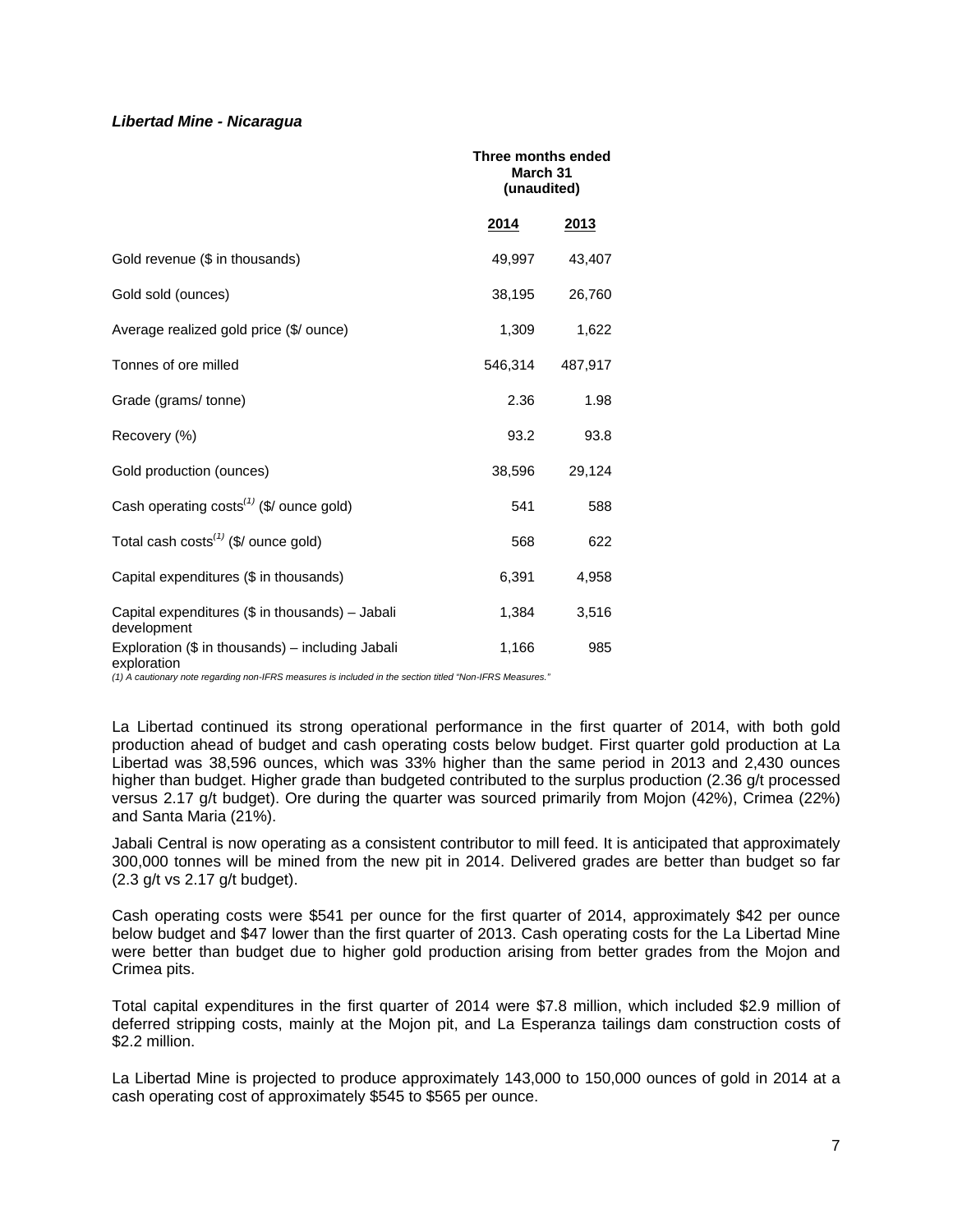#### *Limon Mine - Nicaragua*

|                                                          |             | Three months ended<br>March 31<br>(unaudited) |  |  |
|----------------------------------------------------------|-------------|-----------------------------------------------|--|--|
|                                                          | <u>2014</u> | <u>2013</u>                                   |  |  |
| Gold revenue (\$ in thousands)                           | 18,316      | 24,905                                        |  |  |
| Gold sold (ounces)                                       | 14,000      | 15,400                                        |  |  |
| Average realized gold price (\$/ ounce)                  | 1,308       | 1,617                                         |  |  |
| Tonnes of ore milled                                     | 116,012     | 108,030                                       |  |  |
| Grade (grams/ tonne)                                     | 4.46        | 4.43                                          |  |  |
| Recovery (%)                                             | 91.0        | 91.5                                          |  |  |
| Gold production (ounces)                                 | 15,131      | 14,070                                        |  |  |
| Cash operating costs $^{(1)}$ (\$/ ounce)                | 624         | 674                                           |  |  |
| Total cash costs <sup><math>(1)</math></sup> (\$/ ounce) | 699         | 776                                           |  |  |
| Capital expenditures (\$ in thousands)                   | 4,840       | 4,045                                         |  |  |
| Exploration (\$ in thousands)                            | 979         | 830                                           |  |  |

*(1) A cautionary note regarding non-IFRS measures is included in the section titled "Non-IFRS Measures."* 

First quarter of 2014 production at the Limon open pit and underground mine was 15,131 ounces of gold, slightly below budget of 15,685 ounces, but a 7.5% improvement over the first quarter 2013 production of 14,070 ounces due to higher tonnes of ore milled and better grades. Cash operating costs were \$624 per ounce in the quarter, approximately \$42 per ounce below budget and \$50 per ounce below the first quarter of 2013. The reduction in cash operating costs was mainly due to lower site contractor and outside services charges. Process costs were also positively impacted by reduced liner and reagent usage.

Capital expenditures in the first quarter of 2014 totaled \$4.8 million which mainly included deferred underground mine development of \$1.2 million, deferred pre-stripping charges relating to the Santa Emilia South pit of \$1.1 million, and the purchase of mobile equipment of \$1.0 million.

The Limon Mine is projected to produce approximately 62,000 to 70,000 ounces of gold in 2014 at a cash operating cost of approximately \$650 to \$675 per ounce.

As previously reported in Nicaragua, B2Gold regrets to report that two fatalities occurred at the El Limon mine, in two unrelated events during the quarter. On March 24, 2014, a welding contractor was fatally injured while working underground. On March 25, 2014, a work party of four was exposed to high temperature water and vapour when a pipe ruptured while testing a water pumping station. The work party supervisor succumbed to the effects of the exposure two days later. The Company has thoroughly reviewed these accidents and is immediately implementing corrective measures. B2Gold remains completely committed to maintaining a safe environment for its workers to live and operate in and expresses its sincere condolences to family, friends and co-workers of these employees.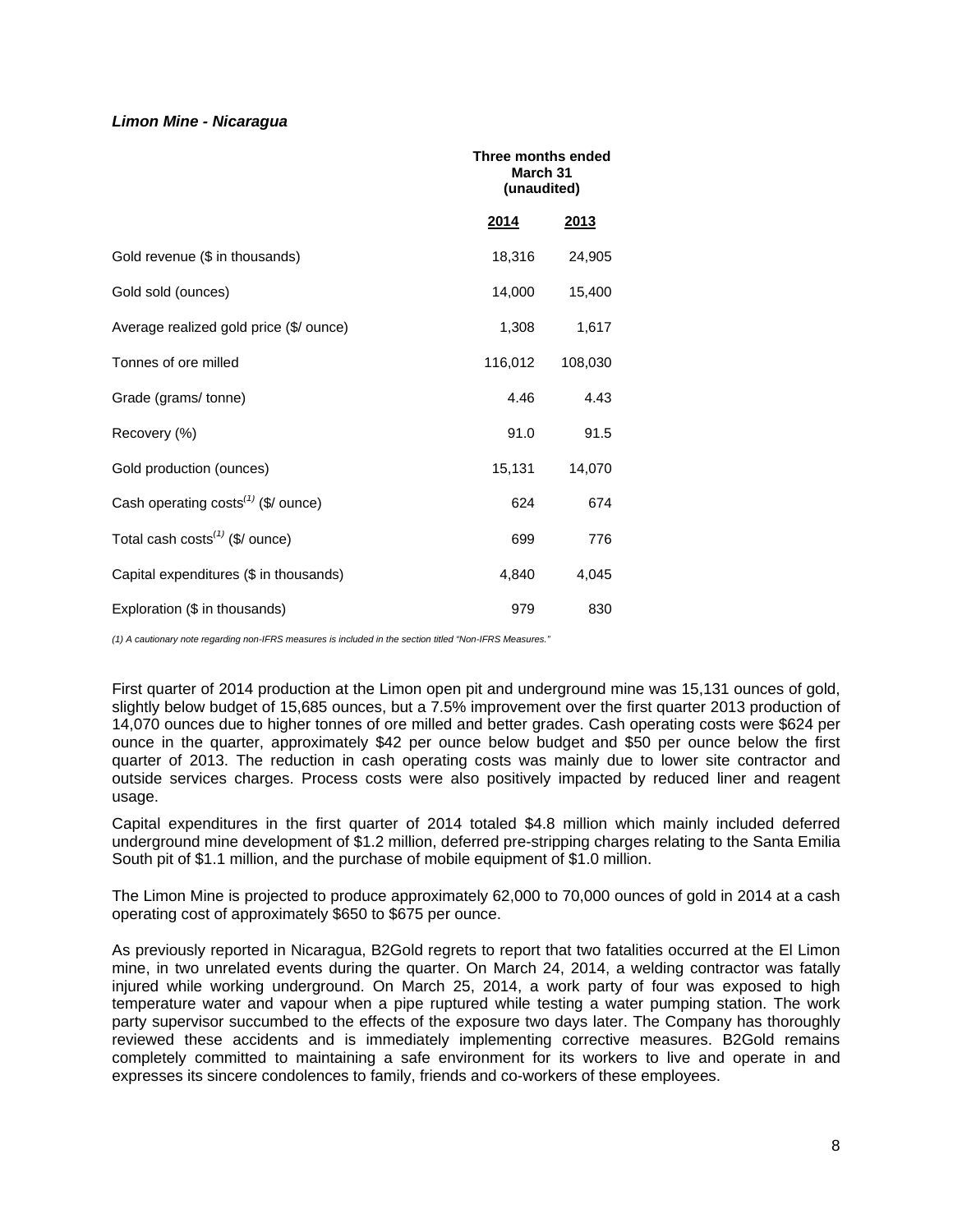B2Gold has continuously improved its safety programs in Nicaragua and has demonstrated improved safety performance, reducing accident frequency from 4 in 2012, to 1.8 in 2013 at the Limon Mine. Safety Programs were reviewed in 2013, and plans made to align Safety Management to the standards of a New Corporate Management System which is a 2014 initiative. With the fatalities in mind we have immediately modified our training programs to focus on preventive practices in our daily operations.

# *Otjikoto Project - Namibia*

The Otjikoto gold project is located 300 kilometres north of Namibia's capital city of Windhoek between the towns of Otjiwarongo and Otavi. The project benefits significantly from Namibia's well established infrastructure with paved highways, a railway, power grids, and process water all close by. Located in the western part of southern Africa, Namibia is one of the continent's most politically and socially stable jurisdictions.

Construction at the Otjikoto project remains on time and on budget, and is scheduled for completion in the fourth quarter of 2014 when mill production is expected to begin and the first gold production is anticipated. The Company expects to ramp up to full production in early 2015.

Construction is being managed by B2Gold's experienced team. Excavation at the mill area is complete and a concrete batch plant is in continuous use to assist with the pouring of foundations. A total of about 15,000 cubic metres of concrete will be poured during construction, and a total of 13,000 cubic metres of concrete has been poured through March 2014. The mill and mining offices have already been completed by a local contractor and the construction of all the other administration buildings is progressing well. Most of the equipment and supplies to build the mill have been purchased and are arriving daily at the site. Mill construction activities are progressing well, 9,000 cubic metres of concrete having been poured in this area, and six leach tanks and five CIP tanks having been erected to date. Additionally, steel is arriving daily at the site and the steel workers have begun to erect steel around the mill and tank areas. The total volume of material moved from the pit area to date is approximately 6.5 million tonnes. In addition, the tailings impoundment has been constructed and lined. This facility is substantially complete and is being used to capture water to start the mill in 2014.

Pre-production expenditures for the three months ended March 31, 2014 totaled approximately \$61.5 million (on a cash basis), including mobile equipment purchases of \$6.8 million, power plant costs of \$3.4 million and prestripping costs of \$1.4 million. Total construction and development costs remain in line with the Otjikoto feasibility study released in February 2013, including pre-development costs of \$244 million and deferred stripping estimates of \$33 million. The Otjikoto feasibility study also assumed that a further \$60 million in mobile mining fleet and power plant costs would be lease financed. Leasing arrangements were finalised in the fourth quarter of 2013 and will finance a total of \$34 million of mobile mining fleet costs based on current foreign exchange rates. The balance of the fleet and power plant costs has been funded from the Company's existing cash flows and credit facilities.

The current mine plan is based on probable mineral reserves of 29.4 million tonnes at a grade of 1.42 g/t containing 1.341 million ounces of gold at a stripping ratio of 5.59:1 to be mined over an initial 12 year period. The current average annual production for the first five years is estimated to be approximately 141,000 ounces of gold per year at an average cash operating cost of \$524 per ounce and for the life of mine approximately 112,000 ounces of gold per year at an average cash operating cost of \$689 per ounce. However, based on the positive drill results from the Wolfshag zone to date, on January 21, 2014 the Company announced plans to expand the Otjikoto mine in 2015, increasing ore throughput from 2.5 million tonnes per year to 3 million tonnes. The increased throughput will be achieved through the installation of a pebble crusher, additional leach tanks and mining equipment at a total cost of approximately \$15 million. Once the expansion is completed at the end of 2015, the Company expects that the annual gold production from the main Otjikoto pit would increase to approximately 170,000 ounces per year.

The 2014 Otjikoto exploration program is budgeted at \$8 million. The exploration drilling program will focus primarily on infill drilling on the northern portion of the Wolfshag zone and will further test the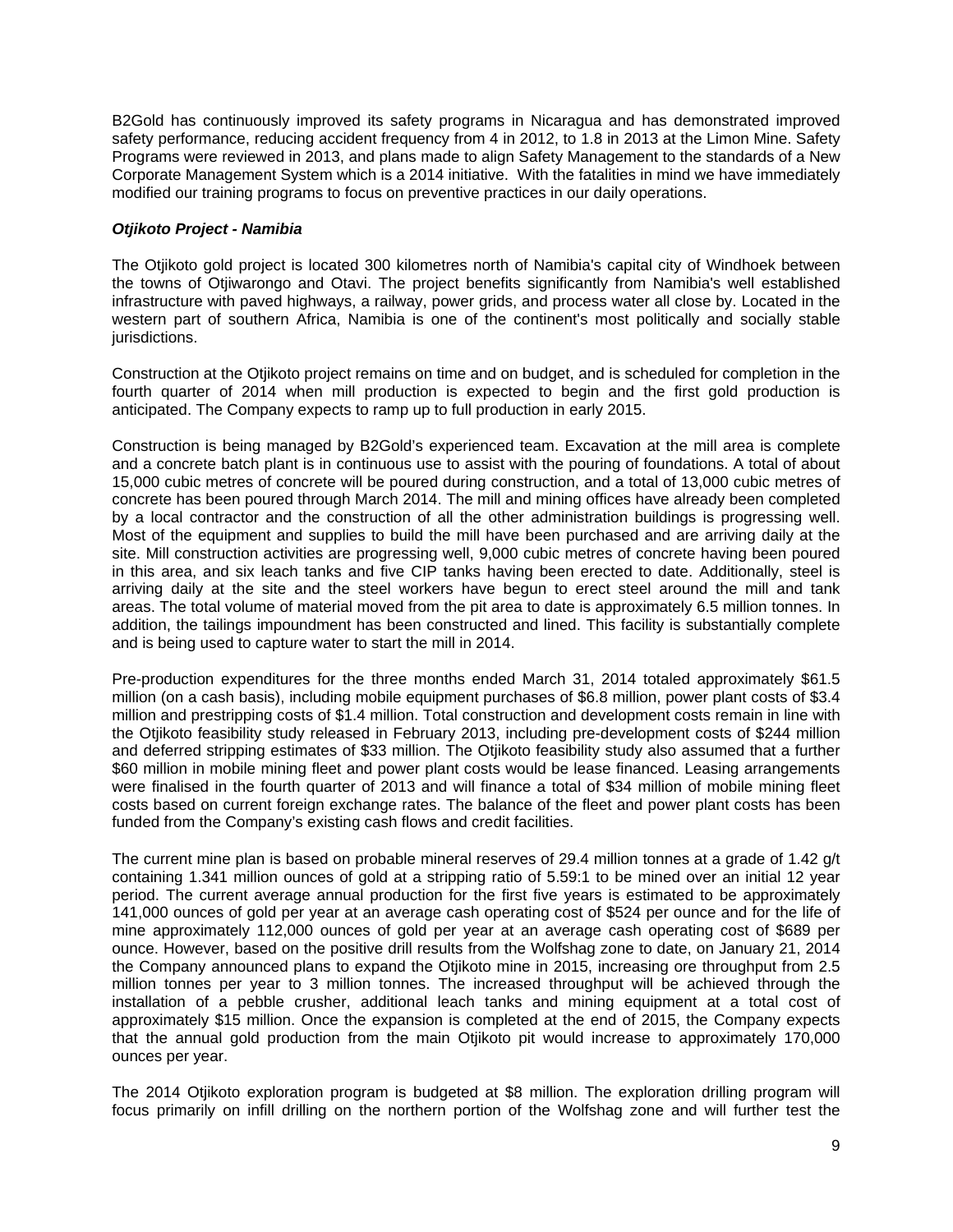extension of the Wolfshag zone to the South. The Company anticipates being in a position to upgrade a portion of the inferred mineral resource classification to the indicated category by the end of 2014. The 2014 program will also include metallurgical and geotechnical test work for the Wolfshag zone.

On March 20, 2013, B2Gold Namibia (Proprietary) Limited ("B2Gold Namibia"), a subsidiary of the Company, acquired from two Namibian banks all of the issued and outstanding Class A and Class B preference shares ("Preference Shares") in the capital of EVI Gold (Proprietary) Limited ("EVI") for total consideration of approximately 59.3 million Namibian dollars. B2Gold Namibia was then owned indirectly 92% by B2Gold and 8% by EVI, a Namibian black empowerment company. On February 24, 2014, EVI purchased the Preference Shares from B2Gold Namibia for 59.3 million Namibian dollars.

# *Gramalote Project - Colombia*

On March 12, 2014, the Company announced positive results from the PEA for the Gramalote gold project in Colombia. The "NI 43-101 Preliminary Economic Assessment, Gramalote Project, Northwest Colombia" was published on March 31, 2014. The Gramalote property is a 51% AngloGold Ashanti and 49% B2Gold joint venture with AngloGold Ashanti as the project manager. Gramalote is located 230 kilometres northwest of Bogota and 80 kilometres northeast of Medellin in central Colombia.

Highlights of the Gramalote PEA on a 100% basis are:

- Open pit gold mine with an initial life of mine ("LOM") of 14 years based on Measured, Indicated and Inferred Mineral Resources
- Average annual gold production LOM of 317,500 ounces at \$664 direct cash cost per ounce
- Average annual gold production of 373,300 ounces per year for the first 5 years of production
- LOM gold production of 4.445 million ounces
- Average LOM total operating costs (including sustaining capital) of \$736 per ounce of gold
- Annual processing rate of 16 million tonnes per year
- Average LOM gold recovery of 95% from conventional milling, flotation and cyanide leach of the flotation concentrate
- Estimated pre-production capital cost of \$1,176 million
- LOM pre-tax net cash flow of \$1,521 million, and after tax net cash flow of \$990 million at a gold price of \$1,351 per ounce
- Net present value ("NPV") pre-tax of \$714 million and after-tax of \$398 million at a 5.06% discount rate and gold price of \$1,351 per ounce generating an after-tax internal rate of return ("IRR") of 11.5%
- Project payback of 4.8 years.

A trade-off study was completed to determine the optimum throughput rate for the Gramalote project. Throughput rates between 10 million and 24 million tonnes per year were evaluated at gold prices of \$1,100 per ounce of gold, \$1,300 per ounce and \$1,500 per ounce utilizing Inferred Mineral Resources. The results of this study indicate that 16 million tonnes per year provides the best project economics and allows for the use of conventional dual pinion drive grinding mills.

AngloGold Ashanti also completed a new JORC and National Instrument 43-101 compliant Mineral Resource estimate for Gramalote Central Zone, Monjas West and Trinidad. Total Measured and Indicated Mineral Resources at Gramalote Central and Monjas West at a 0.15 gram g/t gold cut-off, within a \$1,600 per ounce gold optimized Whittle pit consists of 132.7 million tonnes grading 0.63 g/t gold for a total of 2.69 million troy ounces of gold. The Gramalote Central, Monjas West and Trinidad Inferred Mineral Resource is 239.7 million tonnes grading 0.44 g/t gold for a total of 3.36 million troy ounces of gold using similar parameters as the Measured and Indicated Mineral Resource.

The PEA is preliminary in nature and includes inferred mineral resources that are considered too speculative geologically to have the economic considerations applied to them that would enable them to be categorized as mineral reserves, and there is no certainty that the PEA based on these mineral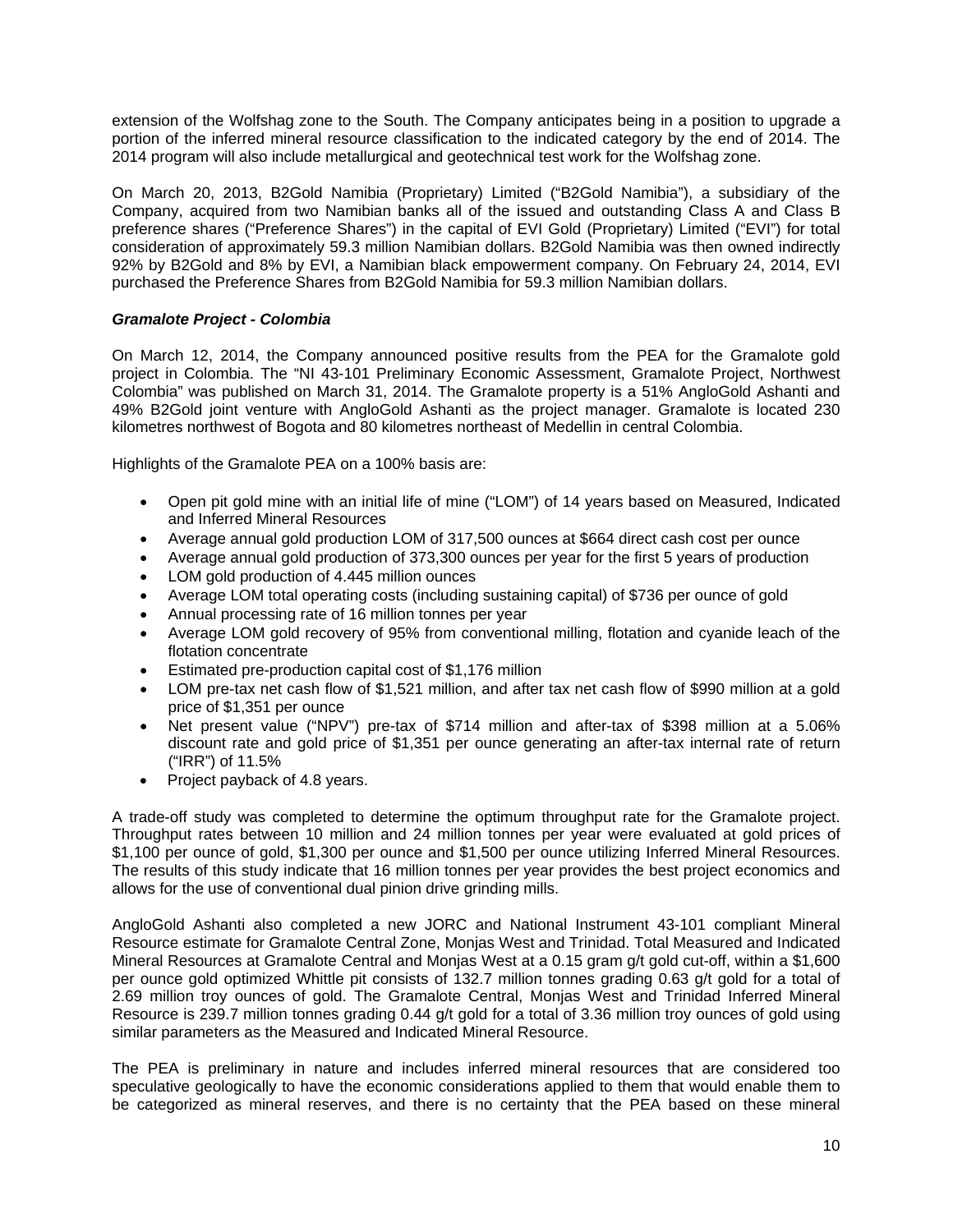Resources will be realized. Mineral resources that are not mineral reserves do not have demonstrated economic viability.

At current gold price levels, the Gramalote Project economics are positive but at this time do not move the project to the top of the Company's priority list for continued development towards a Final Feasibility. The JV partners have agreed on a work program for 2014 that advances the Environmental Impact Study so it can be formally submitted to the Colombian regulators during 2014 which is key to advancing the permitting process. Focus will also be given on addressing other project risk issues such as infill drilling of Inferred Mineral Resources, social programs, environmental monitoring and government relations. Gramalote owns two diamond drills and will utilize those two machines to target 8,000 to 10,000 meters of infill drilling in 2014. At this time, a final budget for 2014 has not been agreed on but should be finalized by May 2014. The current budget estimates for 2014 (100% basis) is \$27.8 million. Both joint venture partners continue to fund their share of the project costs while final budget options are being reviewed.

# *Kiaka Project – Burkina Faso*

The Company owns an effective 81% interest in the Kiaka project following its acquisition of Volta in December 2013. The property is located in south central Burkina Faso in the regional province of Boulgou and Zoundweogo, approximately 140 kilometres southeast of the capital Ouagadougou. The current exploration licence (the "Kiaka Licence") for the Kiaka Project covers an area of approximately 184 square kilometres and is 100% owned by the Company (indirectly through its subsidiary Kiaka Gold SARL), subject to 10% carried interest held by GAMS – Mining F&I Ltd. ("GAMS"), a Cypriot company with local Burkinabe affiliates. This carried interest entitles GAMS, following the completion of a definitive feasibility study, to participate pro-rata in the development and construction of a mine. Pursuant to applicable mining law, when the project advances to development and production stage, an operating company will be formed with each of Kiaka Gold SARL and GAMS contributing 9% and 1%, respectively, to the Burkinabe government's 10% carried interest.

A permitting study to advance the Kiaka project to an exploitation license was completed and submitted to the Ministry of Mines and Energy in Burkina Faso on March 13, 2014. The permitting study is based on processing 6 million tonnes per annum of higher grade ore at the plant while the lower grade ore is stockpiled, and utilizes a smaller pit that resulted in an improved ore to waste ratio. The Company is progressing on a feasibility study that focuses on the higher grade section of the resources of 54 million tonnes at an average grade of 1.49 g/t gold for 2.58 million ounces in measured and indicated resource categories.

The measured and indicated resource estimate for the Kiaka project is 153.26 million tonnes at a diluted grade of 0.99 g/t for 4.862 million ounces of gold and inferred resources of 33.74 million tonnes at 0.93 g/t for 1.006 million ounces of gold. The Kiaka mineral resource estimate is based on a cut-off grade of 0.4 g/t gold within mineralized wireframes, within a conceptual Whittle pit shell based on a gold price of \$1,400 per ounce, marginal operating costs of \$11.89 per tonne for processing and general and administrative expenses, \$1.58 per tonne for mining and assumes a process recovery of 89.8%.

The 2014 development budget for Kiaka and West Africa is \$8.7 million, mainly for completing the permitting study and advancing the Kiaka exploration license to an exploitation license, completing a feasibility level study for Kiaka based on lower throughput options (including additional metallurgical programs), keeping the tenements in good standing and for overhead and administration.

In 2014, the \$3.6 million exploration program at Kiaka will focus on drilling of the inferred resource to upgrade areas of inferred to indicated, complete a new geological interpretation of the deposit and continue to evaluate some of the regional targets within the claim area.

# *Bellavista Property – Costa Rica*

On June 21, 2013, the Company completed an option to purchase agreement with Alray Investments Inc. (the "Optionee"), a private company, pursuant to which the Company agreed to grant the Optionee an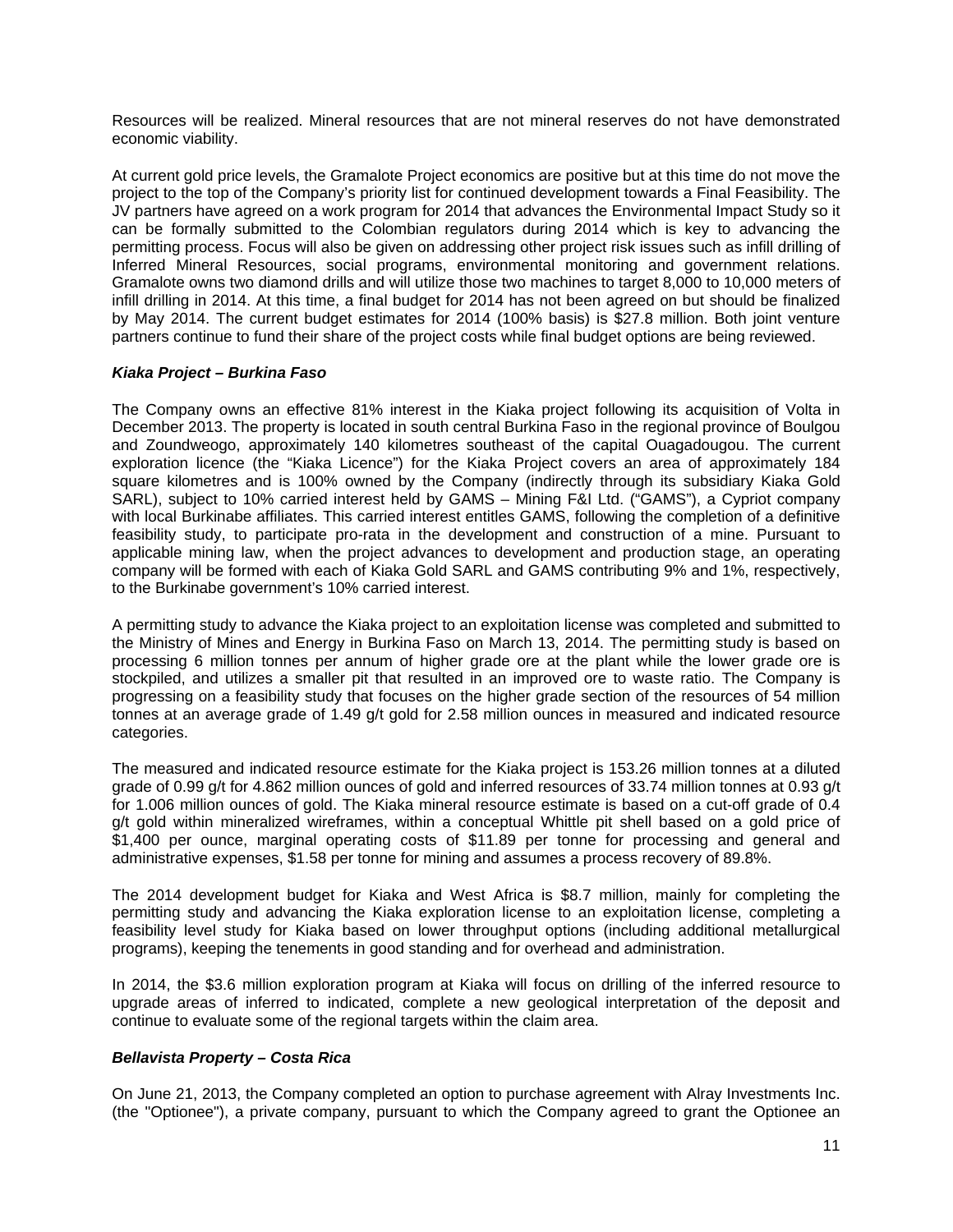option to purchase a 100% interest in the Company's Bellavista project located in Miramar, Costa Rica. The Optionee has the right to exercise the option at any time prior to October 22, 2014. On the exercise of the option, the transaction will be structured as an acquisition by the Optionee of 100% of the issued and outstanding shares of Central Sun Mining Enterprises Ltd. ("CSME"), which indirectly holds the 100% interest in the Bellavista project. During the term of the option, the Optionee will be entitled to undertake project assessment work, including conducting diamond drilling, metallurgical testing and other exploration programs. In order to exercise the option, the Optionee is required to pay to the Company an administration fee, grant the Company a 2% NSR on the sale of minerals produced from the Bellavista project and pay certain amounts in respect of equipment that is owned by CSME and its subsidiaries at the time that the option is exercised.

Two drilling stages have been completed by the Optionee, consisting of 16 diamond drill holes totalling 1,128 metres. Samples were sent to Canada for assay and metallurgical testing. Based on positive results of these initial programs, additional drilling and field investigations consisting of accessing and enlarging existing underground workings have been planned for the second and third quarters of 2014.

# **LIQUIDITY AND CAPITAL RESOURCES**

The Company ended the first quarter of 2014 with cash and cash equivalents of \$183.5 million compared to cash and cash equivalents of \$252.7 million at December 31, 2013. Working capital at March 31, 2014 was \$237.5 million compared to working capital of \$275.7 million at December 31, 2013.

During the three months ended March 31, 2014, the Company entered into an amending agreement pursuant to which the facility amount of the Senior Credit Facility was increased by \$50 million to a total amount of \$200 million, subject to updating security documents to reflect the increased amount of the facility. As at March 31, 2014, the Company had utilized \$50 million of the facility. The Company also has a \$34 million Otjikoto equipment loan facility available, based on current foreign exchange rates, of which \$22.1 million had been drawn down by quarter-end. The Company is required to maintain a deposit in a debt service reserve account ("DSRA") on the Otjikoto equipment loan equal at all times to the total of the principal, interest and other payments that become payable over the next six month period. As at March 31, 2014, the balance in the DSRA increased to \$2.6 million as a result of the additional amounts drawn during the first quarter of 2014. The Company expects that it will be able to complete its planned 2014 capital and exploration expenditures by using its strong mine operating cashflows, existing cash position and its available credit facilities.

Cash provided by operating activities before changes in non-cash working capital totaled \$43.3 million for the three months ended March 31, 2014, reflecting the continued profitability of the Company's operations. In the first quarter of 2014, declines in gold revenues were partially offset by reductions in cash operating costs and reduced corporate transactions costs. In the first quarter of 2013, operating cash flows benefitted from the gold sales of the Masbate Mine's gold product inventory acquired on January 16, 2013

In the first quarter of 2014, resource property expenditures totaled \$95 million, which included Otjikoto Mine construction and mobile equipment expenditures of \$61.5 million.

Construction at the Otjikoto project remains on time and on budget, and is scheduled for completion in the fourth quarter of 2014 when mill production is expected to begin and the first gold production from the Otjikoto project is anticipated. The Company expects to ramp up to full production in early 2015. Total pre-development costs remain in line with the Company's original feasibility study estimates, including pre-development cost estimates of \$244 million, deferred stripping of \$33 million, and mobile mining fleet and power plant costs of \$60 million.

For 2014, the Company has budgeted capital expenditures at the Masbate Mine of approximately \$37 million, \$36.3 million at the Libertad Mine and \$19.7 million at the Limon Mine. The 2014 development budget for the Kiaka project is \$8.7 million.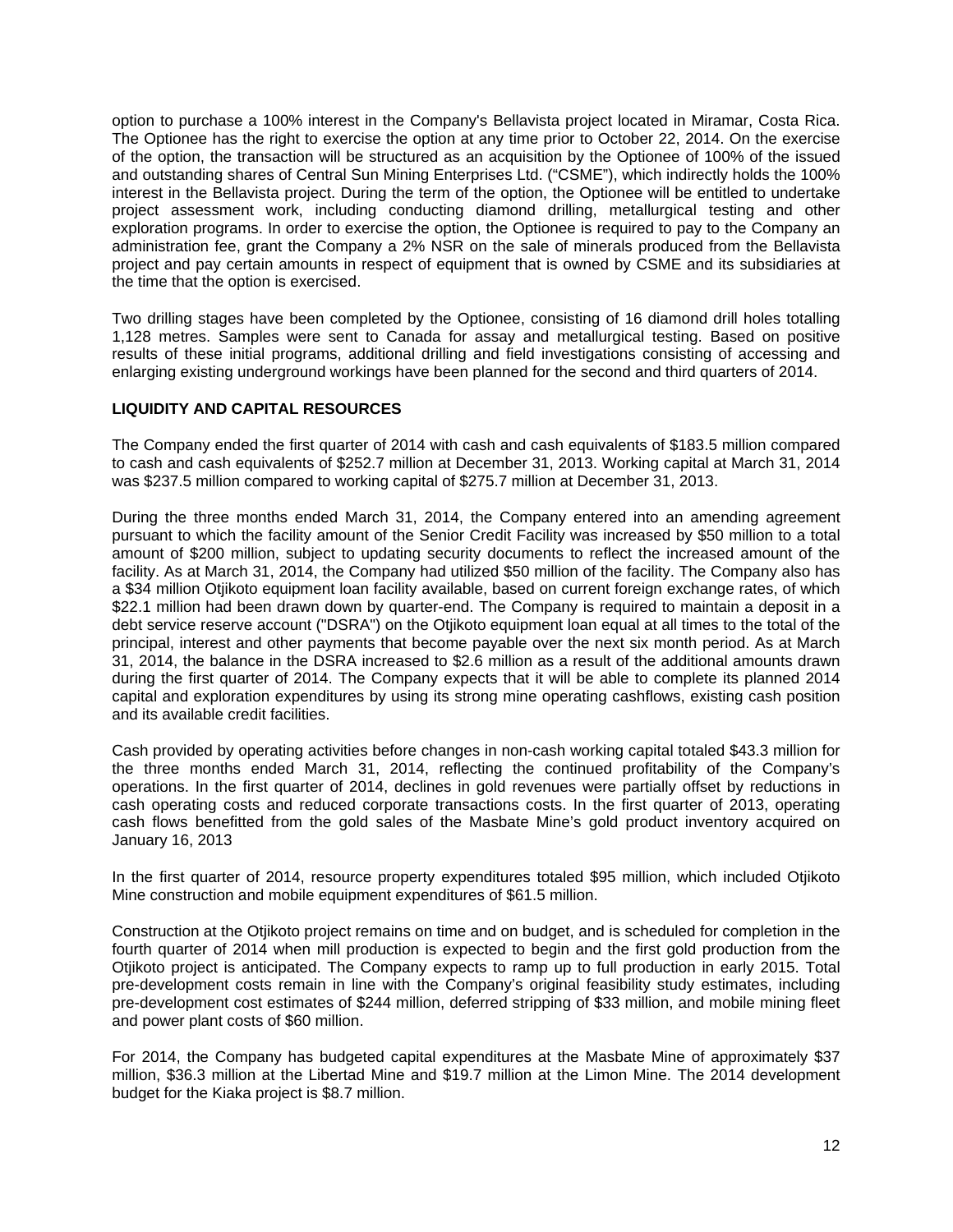The Company's total 2014 exploration budget is approximately \$32 million that will fund approximately 94,000 metres of drilling mainly on brownfield projects. A total of \$8.2 million was incurred in exploration costs during the quarter ended March 31, 2014.

As at March 31, 2014, the Company had the following additional commitments (in addition to those disclosed elsewhere in the MD&A):

- Land payments of \$8.8 million (the Company's 49% share) with respect to the acquisition of land at the Gramalote project in Colombia. It is expected that \$1.9 million will be paid in 2014, \$6.6 million in 2015 and the remaining \$0.3 million in 2016.
- Purchase of \$8.6 million of parts and equipment for the construction of the Otjikoto project mill in Namibia during the second and third quarters of 2014.
- Payments of \$7.3 million for Otjikoto project mobile equipment to be incurred in the second half of 2014.

#### *Derivative financial instruments*

The Company has entered into foreign currency contracts to manage its foreign currency exposure of forecast expenditures denominated in Namibian dollars relating to the development of its Otjikoto project. As the Namibian dollar is pegged to the South African rand, the Company enters into foreign currency contracts between the South African rand and the United States dollar due to their greater liquidity.

As at March 31, 2014 forward currency contracts totalling \$4.5 million at an average rate of 9.73 rand were outstanding with maturity dates ranging from April 2014 to December 2014. In addition, "zero-cost put/ call" collar contracts totalling \$36.5 million were outstanding with maturity dates ranging from April 2014 to December 2014 with an average floor price of 9.61 rand and an average ceiling price of 10.76 rand.

These derivative instruments were not designated as hedges by the Company and are recorded at their fair value at the end of each reporting period. Changes in the fair value are included in the statement of operations for the period. For the three months ended March 31, 2014, the Company recorded an unrealized derivative gain of \$0.9 million (2013 – loss of \$2.4 million) and a realized derivative loss of \$0.6 million (2013 - nil) upon settlement of some of these contracts.

As at March 31, 2014 the Company's foreign currency contracts had an estimated fair value of negative \$1.6 million.

In the second and third quarters of 2013, as a result of the requirements under the Senior Credit Facility, the Company also entered into a series of "zero-cost put/ call" collar contracts for gold with settlements scheduled between January 30, 2015 and December 31, 2018 with an average floor price of \$1,000 per ounce and an average ceiling price of \$1,721 per ounce. These derivative instruments were not designated as hedges by the Company and recorded at their fair value at the end of each reporting period with changes in fair value recorded in the statement of operations. For the three months ended March 31, 2014, the Company recorded an unrealized derivative loss of \$1 million in the statement of operations on these contracts.

As at March 31, 2014 the Company's gold collars had an estimated fair value of negative \$1.2 million.

#### *Gold commitments*

Under the terms of the Senior Credit Facility, the Company is required to maintain gold contracts, within certain parameters, over the term of the facility in order to manage the risk of volatility in the Company's future operating income and reduce risk in respect of debt service obligations. These contracts are excluded from the scope of IAS 39, accounted for as executory contracts as they were entered into and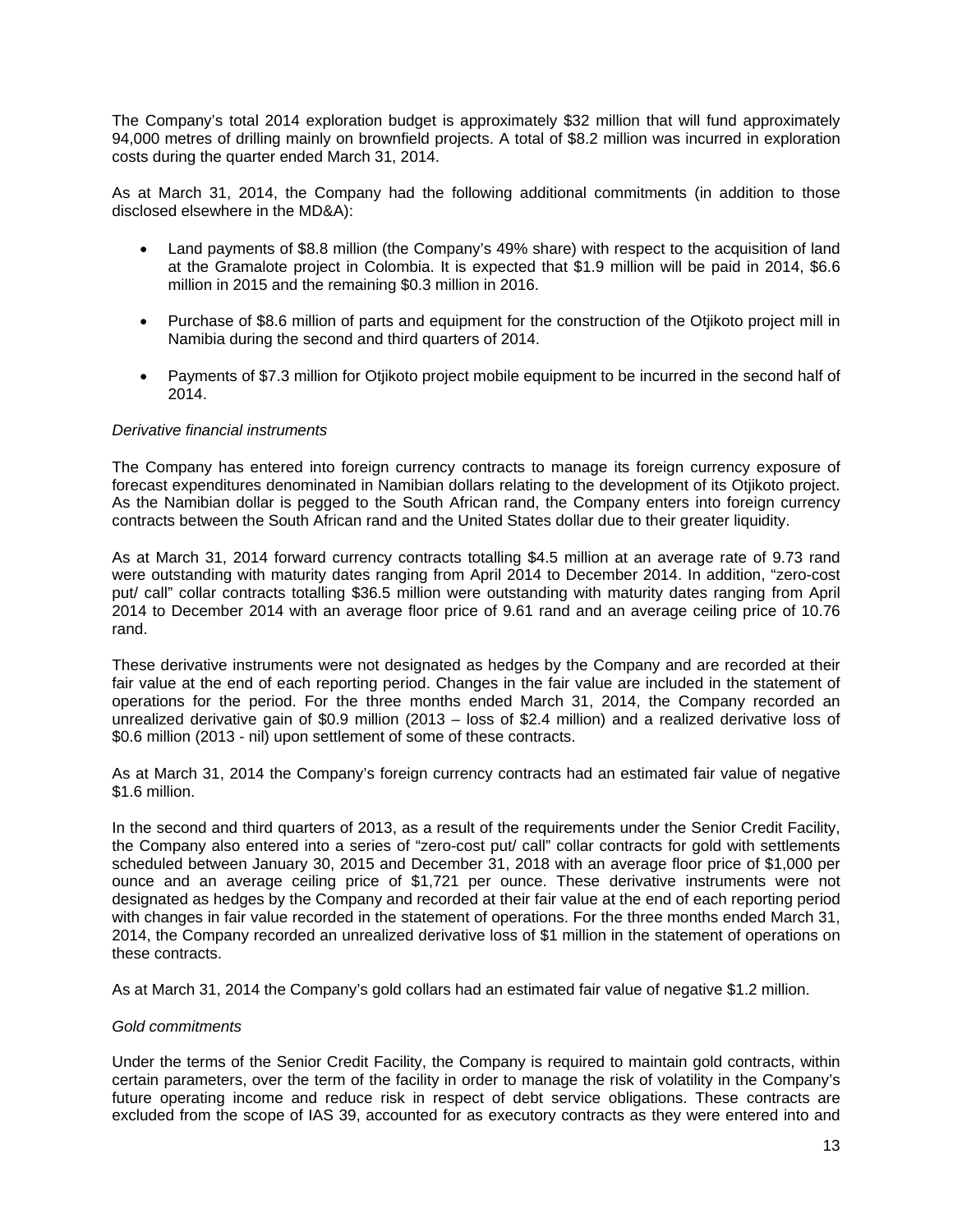continue to be held for the purpose of delivery in accordance with the Company's expected production schedule. No fair value gains and losses on these commodity contracts have been recorded in the financial statement. The effect of these contracts will be to provide a fixed price in rand for a portion of gold sales.

The Company entered into a series of rand denominated gold forward contracts in the second quarter of 2013 for 117,984 ounces of gold with settlements scheduled between January 30, 2015 and December 31, 2018 at an average price of 14,912 rand per ounce.

During the three months ended March 31, 2014, the Company entered into further rand denominated gold forward contracts for a further 74,430 ounces at an average price of 16,359 rand per ounce with settlement dates scheduled between July 31, 2015 and December 31, 2018.

#### *Operating activities*

Cash flow from operating activities before changes in non-cash working capital was \$43.3 million in the first quarter of 2014 compared to \$47.0 million in the same quarter last year, a decrease of 8%. The decrease was mainly due to a lower gold price realized during the first quarter of 2014 partially offset by lower production costs in the first quarter of 2014.

# *Financing activities*

In the first quarter of 2014, the Company drew down a further \$11.9 million under the Otjikoto equipment loan facility, leaving an unused balance of \$11.9 million at March 31, 2014. Repayments of \$0.5 million were made under the facility in the first quarter of 2014. As at March 31, 2014, the balance in the related DSRA was \$2.6 million.

For the three month period ended March 31, 2014, the Company made repayments under its finance lease obligations of \$0.7 million (Q1 2013 - \$1.8 million) mainly in connection with the Masbate mining fleet which has been leased.

Interest and commitment fees payments of \$6.0 million (Q1 2013 - \$0.4 million) were made during the first three months of March 31, 2014. These payments included the first interest payment of \$5.1 million for the convertible senior subordinated notes during the first quarter of 2014.

During the three months ended March 31, 2014, the Company received \$1.4 million (Q1 2013 - \$1.3 million) pursuant to the exercise of 1.1 million (Q1 2013 – 1.6 million) stock options.

#### *Investing activities*

During the three months ended March 31, 2014, capital expenditures on sustaining capital, pre-stripping and development at the Masbate Mine (see "Masbate Mine" section) totaled \$9.5 million (Q1 2013 - \$4.2 million), the Libertad Mine (see "Libertad Mine" section) totaled \$7.8 million (Q1 2013 - \$8.5 million), and the Limon Mine (see "Limon Mine" section) totaled \$4.8 million (Q1 2013 - \$4.0 million). In addition, Gramalote prefeasibility (see "Gramalote Property" section) and Otjikoto mine construction (including mobile equipment, power plant construction and prestripping) (see "Otjikoto Property" section) totaled \$3.3 million (Q1 2013 - \$14.8 million) and \$61.5 million (Q1 2013 - \$7.8 million), respectively. The Otjikoto mine construction included payments totalling \$26.1 million for capital costs incurred and recorded in 2013. Resource property expenditures on exploration totaled approximately \$8.2 million (Q1 2013 - \$6.7 million) as disclosed in the table below.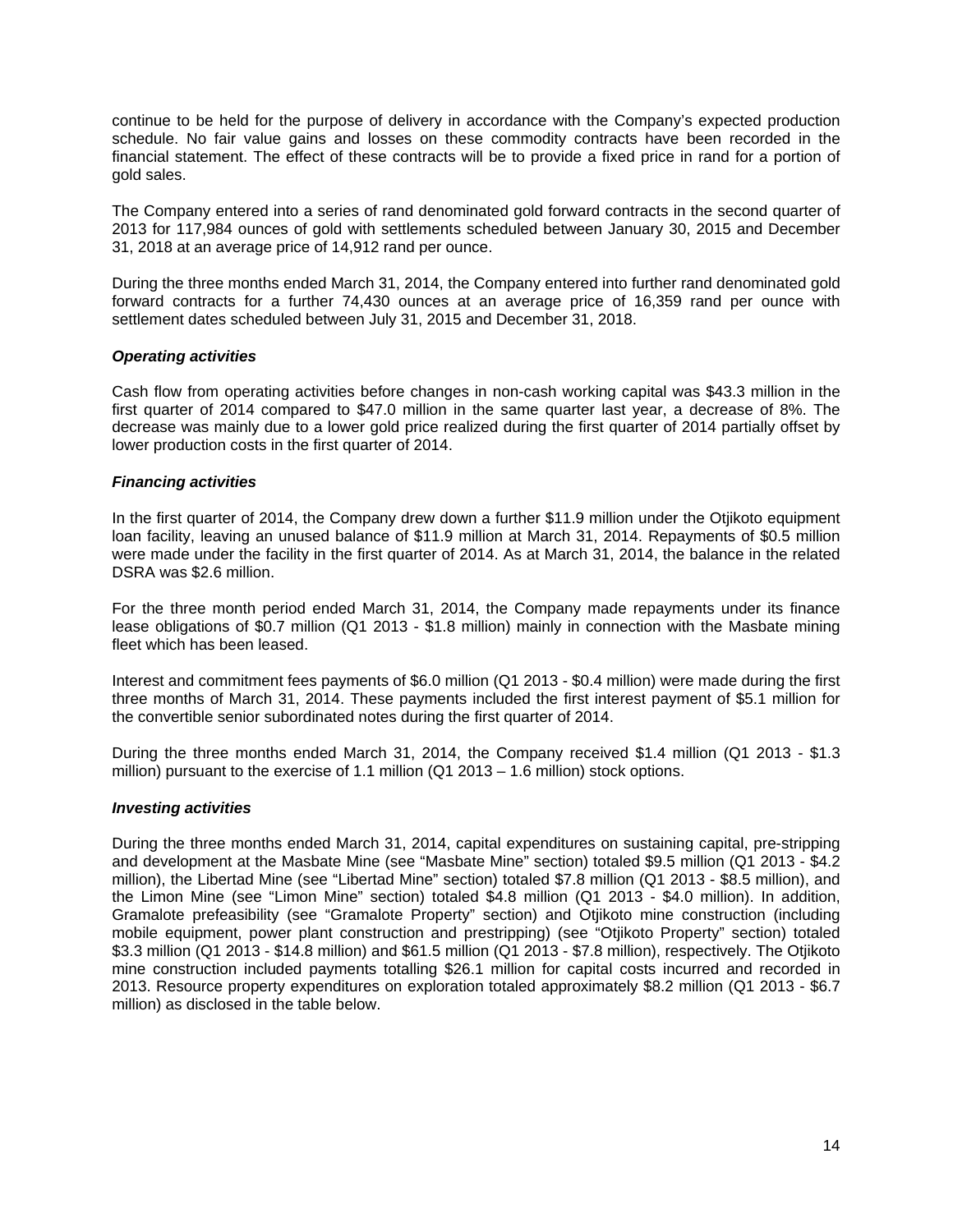| Three months ended<br>March 31<br>(unaudited)<br>2014<br>2013 |         |
|---------------------------------------------------------------|---------|
| \$                                                            | \$      |
| (000's)                                                       | (000's) |
| 1,885                                                         | 2,035   |
| 1,659                                                         | 1,643   |
| 1,081                                                         | 985     |
| 1,166                                                         | 830     |
| 979                                                           | 146     |
| 601                                                           | 523     |
| 334                                                           | 247     |
| 128                                                           | 301     |
| 345                                                           | 6,710   |
|                                                               | 8,178   |

#### *Masbate Mine*

An aggressive 2014 exploration program totaling \$6.2 million is underway with five diamond drill rigs currently working. The 2014 program will comprise metallurgical and reserve/resource drilling on numerous mine veins including Montana, Main Vein, Libra East, Grandview, Colorado and Panique. Exploration drilling designed to outline new resources will be carried out on near mine Veins outside of the current reserve/resource such as the Grandview East area which is open east of hole GVRC027 which intersected 75 metres grading 0.91 g/t gold and the Paio South extension where trenching has intersected up to 15 metres grading 1.04 g/t Au. The Montana Vein remains open at depth and additional drilling is planned for the second quarter of 2014.

A new mineral resource estimate for the Montana Vein is currently underway and is expected to be released in the second quarter of 2014.

In addition to drilling, geochemical sampling and follow-up trenching will be carried out on a number of priority target areas outside of the current resource. B2Gold's geologic team believes there is good potential to increase the Masbate reserves and resources with additional exploration drilling.

#### *Libertad Mine*

The Libertad exploration budget for 2014 is approximately \$4.3 million for a total of approximately 10,500 metres of planned drilling. The program includes resource drilling on the Mojon high grade underground targets and continued exploration on a number of regional targets. The focus of this year's exploration drilling is directed towards mainly brownfields drilling and evaluation of regional targets. B2Gold's exploration team believe there is good potential to extend the mine life at Libertad with both open bit and underground targets.

#### *Limon Mine*

The 2014 Limon exploration budget is approximately \$4.3 million to fund approximately 10,700 metres of drilling. The program includes infill drilling along the Santa Pancha Pozo 4 structure to sufficient drill spacing to allow preliminary mine planning, infill drilling areas of the Pozo 8-2-1 and some drilling on regional targets. Follow up of other interesting regional targets across the Limon claim area is also planned.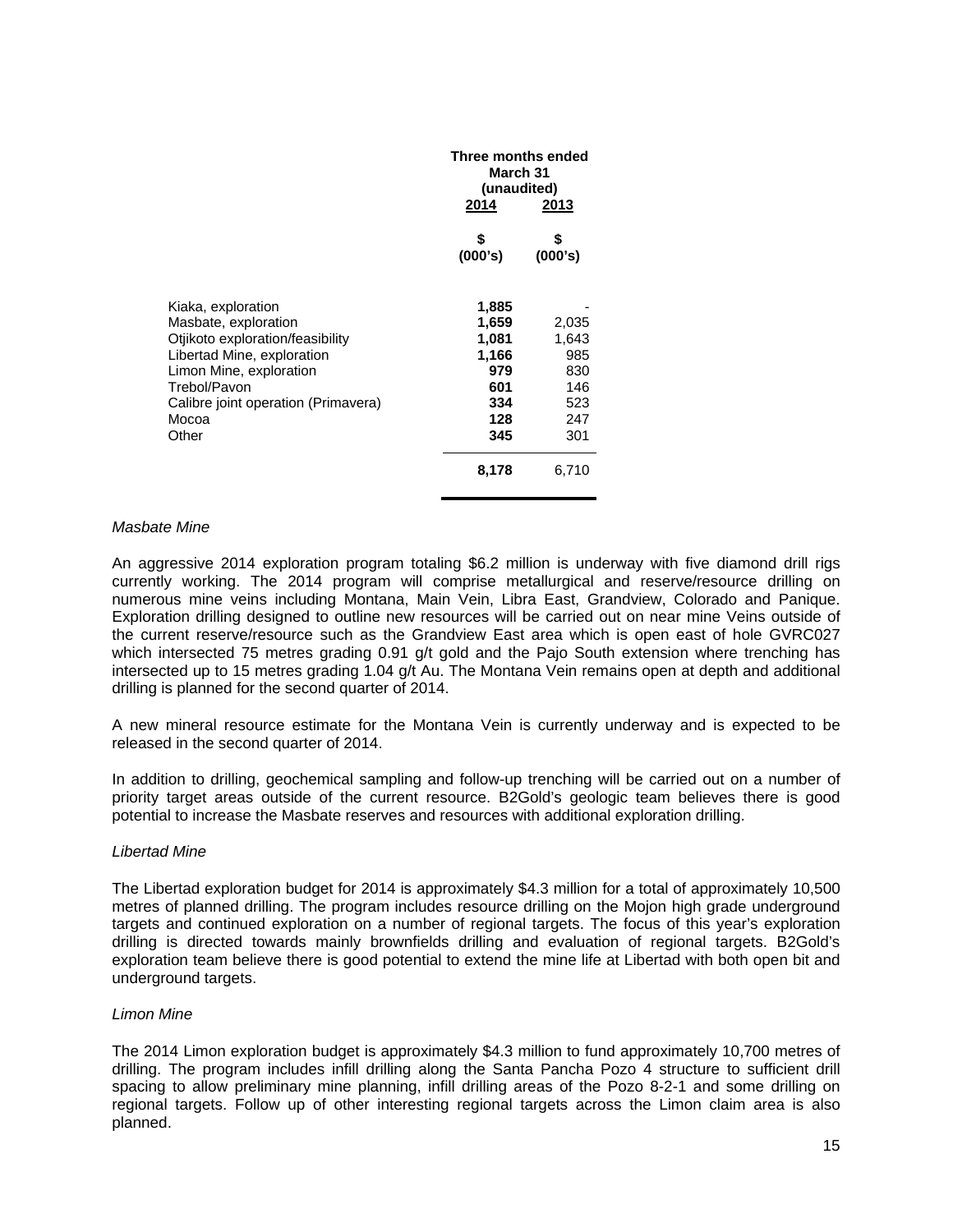Based on results to date, B2Gold's exploration team believes there is potential to further increase the current mine life of the Limon Mine and also discover higher grade open pit and underground deposits that could potentially further increase annual gold production.

#### *Otjikoto*

The Company announced an inferred resource estimate for the Wolfshag zone in January 2014. The newly discovered Wolfshag zone is a 1,600 metre long zone that is as close as 250 metres east of the Otjikoto deposit. The estimated inferred mineral resource for the Wolfshag zone is 6.8 million tonnes grading 3.2 g/t gold containing 703,000 ounces gold (on a 100% basis). The inferred mineral resource is reported within a \$1,550 per ounce gold optimized Whittle pit shell above a cut-off grade of 0.5 g/t gold.

It is important to note that the average mineable grade of the adjacent main Otjikoto deposit is 1.42 g/t gold as stated in the feasibility study. Based on the proximity of the Wolfshag zone to the planned Otjikoto open pit, the Company believes a significant amount of the Wolfshag mineralization could be included in an expanded pit, subject to further drilling and final mine plan. The Company intends to update the mine plan to incorporate the Wolfshag zone once infill drilling has upgraded the resource to indicated next year.

The 2014 Otjikoto exploration program is budgeted at \$8 million. The exploration drilling program will focus primarily on infill drilling on the northern portion of the Wolfshag zone and will further test the extension of the Wolfshag zone to the South. The Company anticipates being in a position to upgrade the mineral resource classification to the indicated category by the end of 2014. The 2014 program will also include metallurgical and geotechnical test work for the Wolfshag zone.

# *Kiaka Project*

The 2014 development budget for Kiaka and West Africa is \$8.7 million, mainly for completing the permitting study and advancing the Kiaka exploration license to an exploitation license, advancing a feasibility level study for Kiaka based on lower throughput options (including additional metallurgical programs), keeping the tenements in good standing and for overhead and administration. Drilling for the metallurgical samples has been completed, samples are being shipped to Canada and the test work will begin in May.

#### *Calibre Joint Venture*

The 2014 exploration program for Primavera/Minnesota has a budget of approximately \$1.2 million, which will fund detailed mapping and trenching as well as structural study and a detailed geological interpretation.

# **CRITICAL ACCOUNTING ESTIMATES**

Full disclosure of the Company's accounting policies and significant accounting judgments and estimation uncertainties in accordance with IFRS can be found in Notes 3, 4 and 6 of its audited consolidated financial statements as at December 31, 2013. Management considers the following policies to be the most critical in understanding the judgments that are involved in the preparation of the Company's consolidated interim financial statements and the uncertainties that could impact its results of operations, financial condition and cash flows:

- Review of long-lived asset and goodwill carrying values and impairment charges;
- Ore reserve and resource estimates;
- Uncertain tax positions; and
- Value of value-added tax receivables.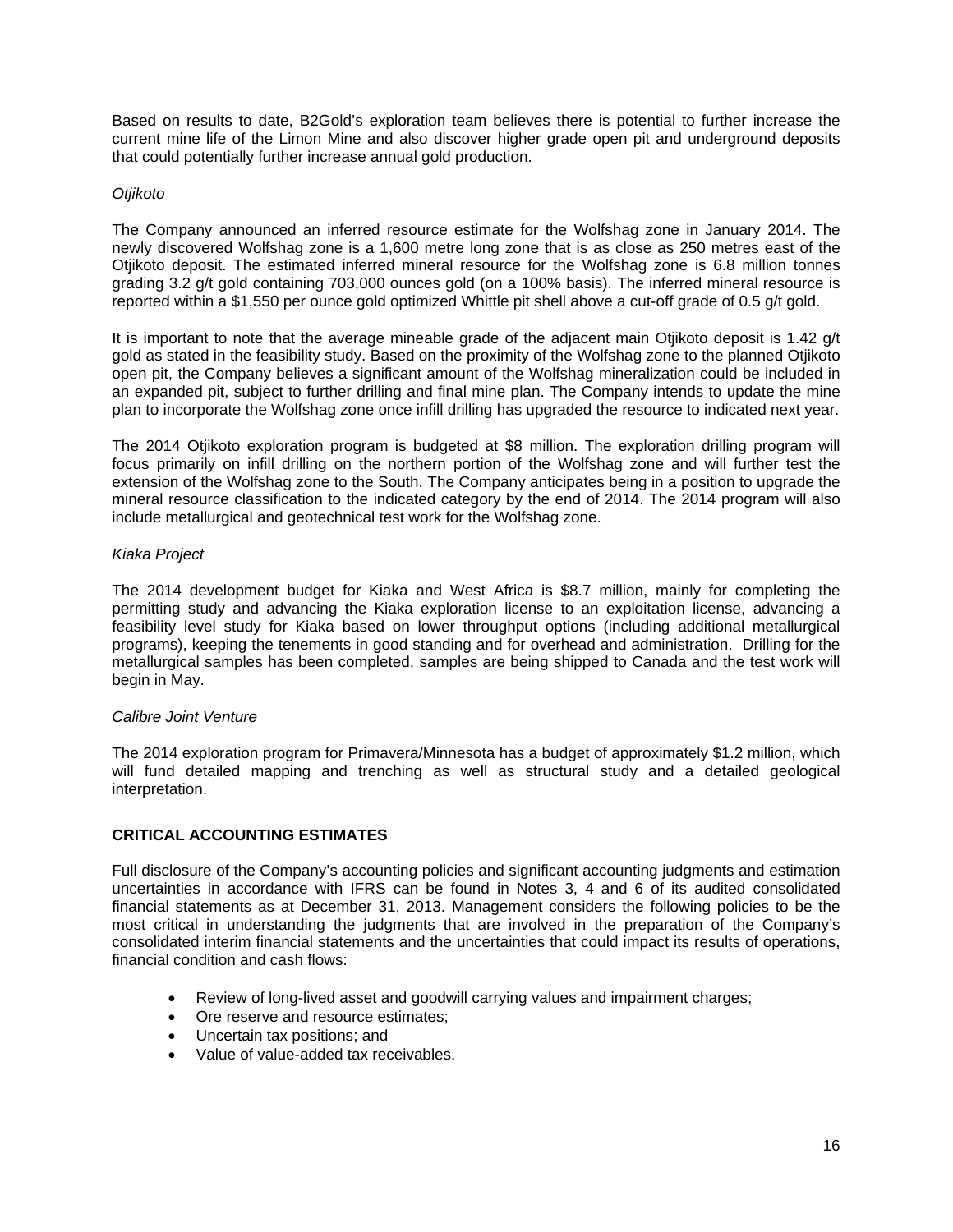# *Review of long-lived asset and goodwill carrying values and impairment charges*

Goodwill and non-current assets are tested for impairment if there is an indicator of impairment, and in the case of goodwill, annually. Calculating the estimated fair values of cash generating units ("CGU") for non-current asset impairment tests and CGUs for goodwill impairment tests requires management to make estimates and assumptions with respect to future production levels, operating and capital costs in its life-of-mine plans, future metal prices, foreign exchange rates, net asset value ("NAV") multiples, and discount rates. Changes in any of the assumptions or estimates used in determining the fair values could impact the impairment analysis.

In the fourth quarter of 2013, goodwill was assessed for impairment and the Company concluded that the goodwill was not impaired. Key assumptions used for impairment testing were: gold price - \$1,350/ounce, silver price - \$20/ounce, discount rate 5%-7% and NAV multiple – 1.1.

#### *Ore reserve and resource estimates*

Ore reserves are estimates of the amount of ore that can be economically and legally extracted from the Company's mining properties. The Company estimates its ore reserves and a mineral resource based on information compiled by appropriately qualified persons relating to the geological data on the size, depth and shape of the ore body, and requires complex geological judgments to interpret the data. The estimation of recoverable reserves is based upon factors such as estimates of foreign exchange rates, commodity prices, future capital requirements, and production costs along with geological assumptions and judgments made in estimating the size and grade of the ore body. Changes in the reserve or resource estimates may impact the carrying value of mining interests, mine restoration provisions, recognition of deferred tax assets, and depreciation and amortization charges.

#### *Uncertain tax positions*

The Company is periodically subject to income tax audits at its operating mine locations. During the quarter ended March 31, 2014, the Company recorded provisions totalling \$2.7 million representing its best estimate of the outcome of current assessments. The Company intends to appeal the assessments received and the final outcome of such appeals are not determinable at this time. The provisions made to date may be subject to change and such change may be material.

#### *Value-added tax receivables*

The Company incurs indirect taxes, including value-added tax, on purchases of goods and services at its operating mines and development projects. Indirect tax balances are recorded at their estimated recoverable amounts within current or long-term assets, net of provisions, and reflect the Company's best estimate of their recoverability under existing tax rules in the respective jurisdictions in which they arise. Management's assessment of recoverability involves judgments regarding balance sheet classification and the probable outcomes of claimed deductions and/or disputes. The provisions and balance sheet classifications made to date may be subject to change and such change may be material.

# **RECENT ACCOUNTING PRONOUNCEMENTS**

#### *IFRIC 21 – Levies*

The Company adopted IFRIC 21 on January 1, 2014, with retrospective application. IFRIC 21 provides guidance on the accounting for a liability to pay a levy, both for levies that are accounted for in accordance with IAS 37 Provisions, Contingent Liabilities and Contingent Asset and those where the timing and amount of the levy is certain. Levies are imposed by a government in accordance with legislation and do not include income taxes, fines or other penalties imposed for breaches of legislation. IFRIC 21 defines an obligating event as the legislatively identified activity that triggers the payment of the levy. Recognition of a liability to pay a levy is at the date of the obligating event. The fact that the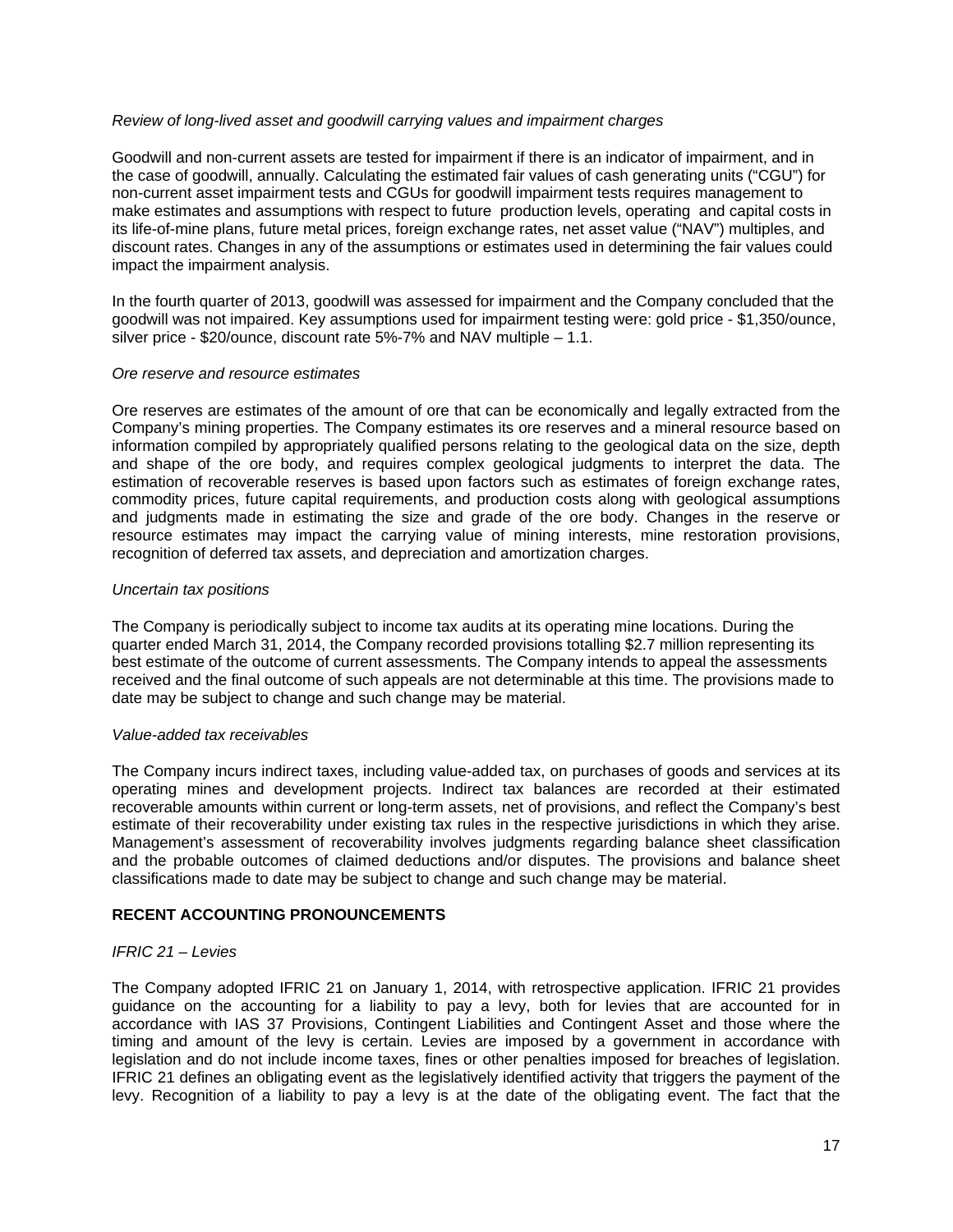Company is economically compelled to continue to operate in the future does not create an obligation to pay a levy that will arise in a future period as a result of continuing to operate.

The Company has concluded that IFRIC 21 did not have an effect on the condensed interim consolidated financial statements for the current period or prior periods presented.

# **RISKS AND UNCERTAINTIES**

The exploration and development of natural resources are highly speculative in nature and are subject to significant risks. For details of these risks, please refer to the risk factors set forth in the Company's AIF which could materially affect the Company's future operating results and could cause actual events to differ materially from those described in forward-looking statements relating to the Company. Additional risks and uncertainties not presently known to the Company or that the Company currently considers immaterial may also impair the business, operations and future prospects of the Company. If any of the risks actually occur, including but not limited to the risks set forth below, the business of the Company may be harmed and its financial condition and results of operations may suffer significantly.

# **INTERNAL CONTROL OVER FINANCIAL REPORTING**

The Company's management, with the participation of the Company's Chief Executive Officer and Chief Financial Officer are responsible for establishing and maintaining adequate internal control over financial reporting. The Company's internal control over financial reporting is a process designed to provide reasonable assurance regarding the reliability of financial reporting and the preparation of financial statements for external purposes in accordance with IFRS. Any system of internal control over financial reporting, no matter how well designed, has inherent limitations. As a result, even those systems determined to be effective can only provide reasonable assurance regarding the preparation of financial statements.

The Company's management has determined that there has been no change in the Company's internal control over financial reporting during the three months ended March 31, 2014, that has materially affected, or is reasonably likely to materially affect, the Company's internal control over financial reporting.

#### **NON-IFRS MEASURES**

#### *Cash operating costs per gold ounce and total cash costs per gold ounce*

''Cash operating costs per gold ounce'' and "total cash costs per gold ounce" are common financial performance measures in the gold mining industry but with no standard meaning under IFRS. Management believes that, in addition to conventional measures prepared in accordance with IFRS, certain investors use this information to evaluate our performance and ability to generate cash flow. Accordingly, it is intended to provide additional information and should not be considered in isolation or as a substitute for measures of performance prepared in accordance with IFRS. The measure, along with sales, is considered to be a key indicator of a Company's ability to generate earnings and cash flow from its mining operations.

Cash cost figures are calculated in accordance with a standard developed by The Gold Institute, which was a worldwide association of suppliers of gold and gold products and included leading North American gold producers. The Gold Institute ceased operations in 2002, but the standard is the accepted standard of reporting cash cost of production in North America. Adoption of the standard is voluntary and the cost measures presented may not be comparable to other similarly titled measures of other companies. Other companies may calculate these measures differently. Cash operating costs and total cash costs per ounce are derived from amounts included in the statement of operations and include mine site operating costs such as mining, processing, smelting, refining, transportation costs, royalties and production taxes, less silver by-product credits. Set forth in the table below is a reconciliation of cash operating costs per ounce and total cash costs per ounce to production costs: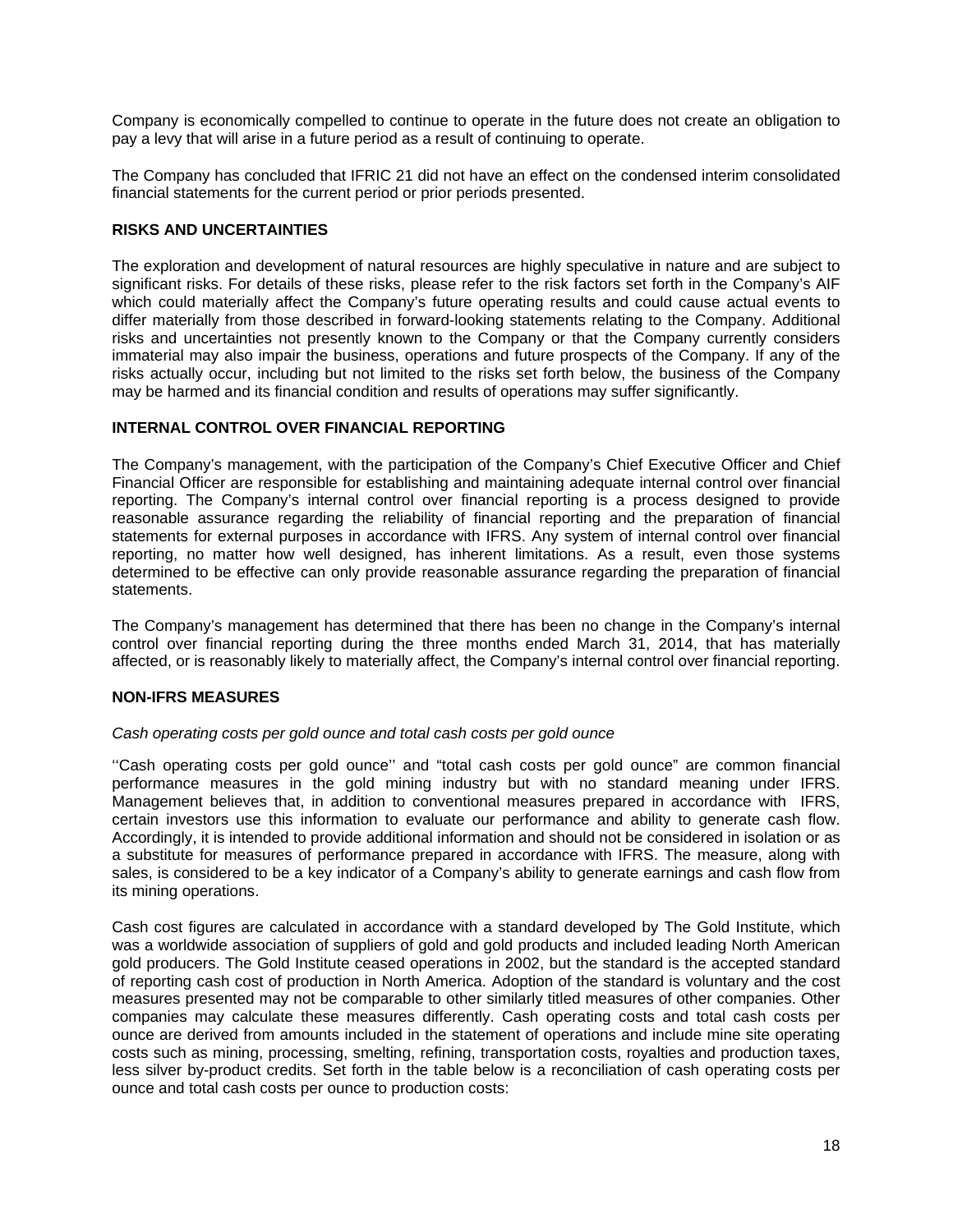#### **Three months ended March 31 (unaudited) 2014 2013**

|                                                                         | \$      | \$        |
|-------------------------------------------------------------------------|---------|-----------|
|                                                                         | (000's) | (000's)   |
| Production costs per consolidated financial statements                  | 62,305  | 70,345    |
| Inventory sales adjustment                                              | (1,205) | (12, 856) |
| Cash operating costs                                                    | 61,100  | 57,489    |
| Royalties and production taxes per consolidated financial<br>statements | 4,310   | 3,939     |
| <b>Total cash costs</b>                                                 | 65,410  | 61,428    |
| Gold production (in ounces)                                             | 96,303  | 79,661    |
| Cash operating costs per ounce of gold production<br>(\$/ounce)         | 634     | 722       |
| Total cash costs per ounce of gold production (\$/ounce)                | 679     | 771       |

# *Adjusted net income*

Management believes that the presentation of adjusted net income is appropriate to provide additional information to investors regarding items that we do not expect to continue at the same level in the future or that management does not believe to be a reflection of the Company's ongoing operating performance. Management further believes that its presentation of this non-IFRS financial measure provides information that is useful to investors because it is an important indicator of the strength of our operations and the performance of our core business.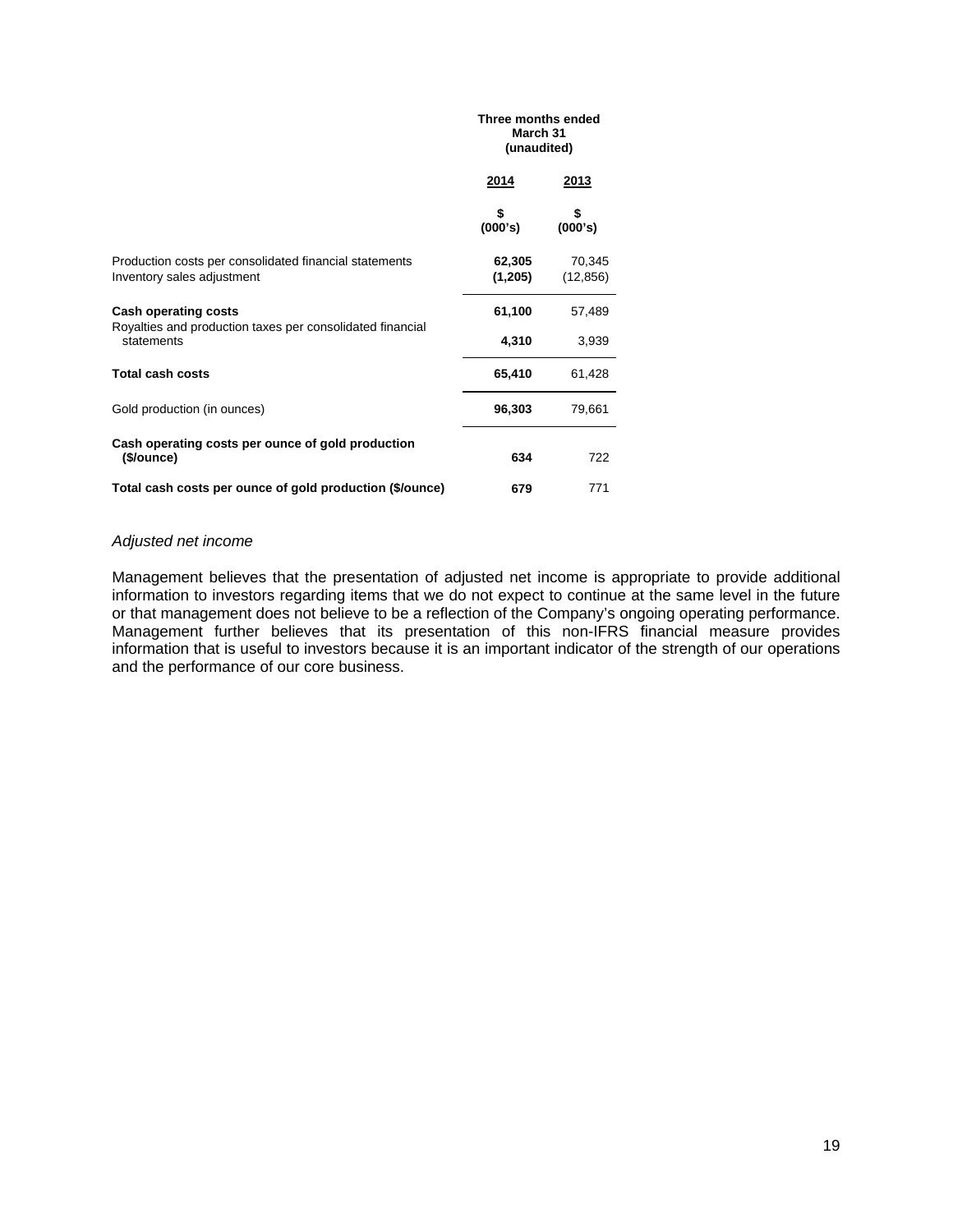A reconciliation of net income to adjusted net income is set out in the table below.

|                                                                              | Three months ended<br>March 31<br>(unaudited) |               |  |
|------------------------------------------------------------------------------|-----------------------------------------------|---------------|--|
|                                                                              | <u>2014</u>                                   | 2013          |  |
|                                                                              | \$<br>(000's)                                 | \$<br>(000's) |  |
| Net (loss) income for the period<br>Adjustments:                             | (23, 978)                                     | 63            |  |
| Loss on fair value of convertible notes                                      | 38,287                                        |               |  |
| Share-based payments                                                         | 3,391                                         | 2,915         |  |
| Foreign exchange losses                                                      | 332                                           | 1,590         |  |
| Write-down of long-term investments                                          | 262                                           | 3,494         |  |
| Unrealized losses on derivative instruments                                  | 88                                            | 2,414         |  |
| Deferred income tax (recovery)/expense                                       | (878)                                         | 719           |  |
| CGA acquisition costs                                                        |                                               | 5,859         |  |
| Inventory fair value adjustments on CGA acquisition                          |                                               | 32,354        |  |
| Amortization of deferred revenue                                             |                                               | (9,395)       |  |
| Adjusted net income                                                          | 17,504                                        | 40,013        |  |
| Basic weighted average number of common shares<br>outstanding (in thousands) | 671,755                                       | 600,379       |  |
| Adjusted net earnings per share - basic (\$/share)                           | 0.03                                          | 0.07          |  |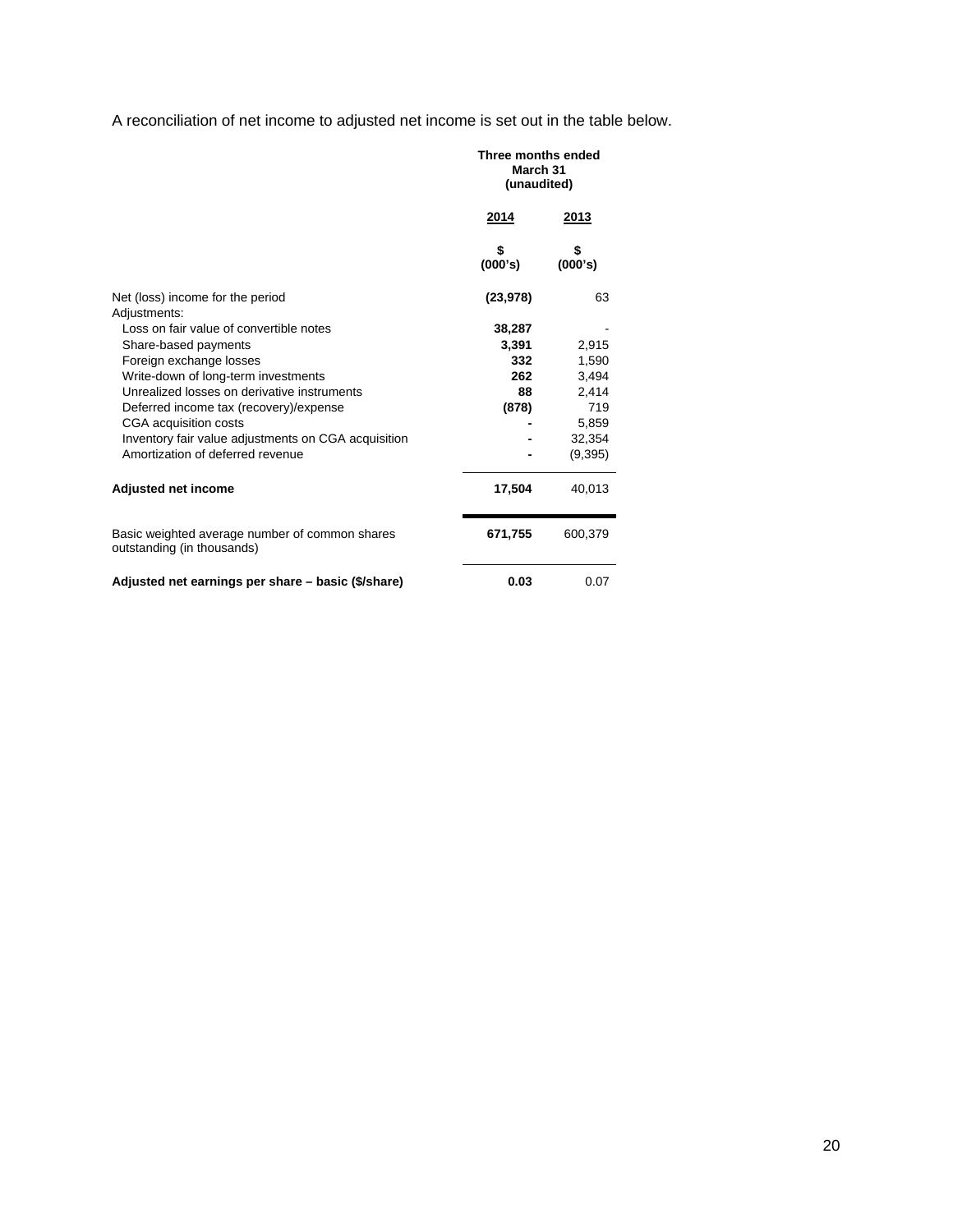| SUMMARY OF UNAUDITED QUARTERLY RESULTS                                                                             |           |         |                |         |           |        |                |                |
|--------------------------------------------------------------------------------------------------------------------|-----------|---------|----------------|---------|-----------|--------|----------------|----------------|
|                                                                                                                    | <u>Q1</u> | $Q_4$   | Q <sub>3</sub> | Q2      | <u>Q1</u> | $Q_4$  | Q <sub>3</sub> | Q <sub>2</sub> |
|                                                                                                                    | 2014      | 2013    | 2013           | 2013    | 2013      | 2012   | 2012           | 2012           |
| Gold revenue (\$ in thousands)                                                                                     | 129,020   | 138,054 | 128,730        | 122,635 | 154,853   | 70,783 | 67,065         | 57,330         |
| Gold sold (ounces)                                                                                                 | 98,995    | 106,185 | 93,429         | 86,239  | 95,042    | 41,627 | 39,668         | 35,860         |
| Average realized gold price<br>$($/$ ounce)                                                                        | 1,303     | 1,300   | 1,378          | 1,422   | 1,629     | 1,700  | 1,691          | 1,599          |
| Gold produced (ounces)                                                                                             | 96,303    | 105,577 | 98,992         | 82,083  | 79,661    | 44,324 | 42,156         | 36,803         |
| Cash operating costs <sup>(1)</sup><br>(\$/ ounce gold)                                                            | 634       | 638     | 653            | 732     | 722       | 604    | 571            | 583            |
| Total cash costs $(1)$ (\$/ ounce gold)                                                                            | 679       | 678     | 698            | 782     | 771       | 657    | 624            | 601            |
| Net (loss) income for the period $(2)$<br>(\$ in thousands)                                                        | (23, 978) | 26,220  | 7,949          | 33,071  | 63        | 10,948 | 14,476         | 11,937         |
| (Loss) earnings per share $(2)$ -<br>basic $($                                                                     | (0.04)    | 0.04    | 0.01           | 0.05    | 0.00      | 0.03   | 0.04           | 0.03           |
| (Loss) earnings per share $(2)$ -<br>diluted $($ \$)                                                               | (0.04)    | 0.02    | 0.00           | 0.05    | 0.00      | 0.03   | 0.04           | 0.03           |
| Cash flows from operating<br>activities (\$ in thousands) $(3)$<br>- before changes in non-cash<br>working capital | 43,301    | 38,125  | 35,106         | 35,461  | 46,996    | 31,124 | 28.418         | 27,791         |
|                                                                                                                    |           |         |                |         |           |        |                |                |

*(1) A cautionary note regarding non-IFRS measures is included in the section titled "Non-IFRS Measures."* 

*(2) Attributable to the shareholders of the Company.* 

*(3) Prior year comparative figures have been reclassified to conform with the presentation adopted for the current period relating to the change in long-term value-added tax receivables.* 

Quarterly gold revenue increased significantly in 2013, as a result of higher gold production from the Company's newly acquired Masbate Mine on January 16, 2013 as well as increased production from its Nicaraguan operations. The net loss recorded in the first quarter of 2014 primarily resulted from the loss on fair value of convertible notes of \$38.3 million recorded during the quarter.

# **OUTLOOK**

The Company continues to project another record year for gold production in 2014. Company-wide production in 2014 from the Masbate, La Libertad and Limon mines remains unchanged from previous guidance and is expected to be in the range of 395,000 to 420,000 ounces of gold with consolidated cash operating costs of \$667 to \$695 per ounce (a similar range as in 2013). For the first half of 2014, budgeted gold production is expected to be lower than in the second half of the year, due to a number of factors including the SAG mill replacement in June at the Masbate Mine. In the first quarter of 2014, gold production of 96,303 ounces was near the lower end of the Company's forecast range.

With the first full year of gold production from the Otijkoto gold project in Namibia scheduled for 2015, the Company is projecting 2015 gold production of 555,000 ounces, based on current assumptions. The potential addition of production from the recently acquired Kiaka project could add an additional 200,000 ounces of annual gold production in the future.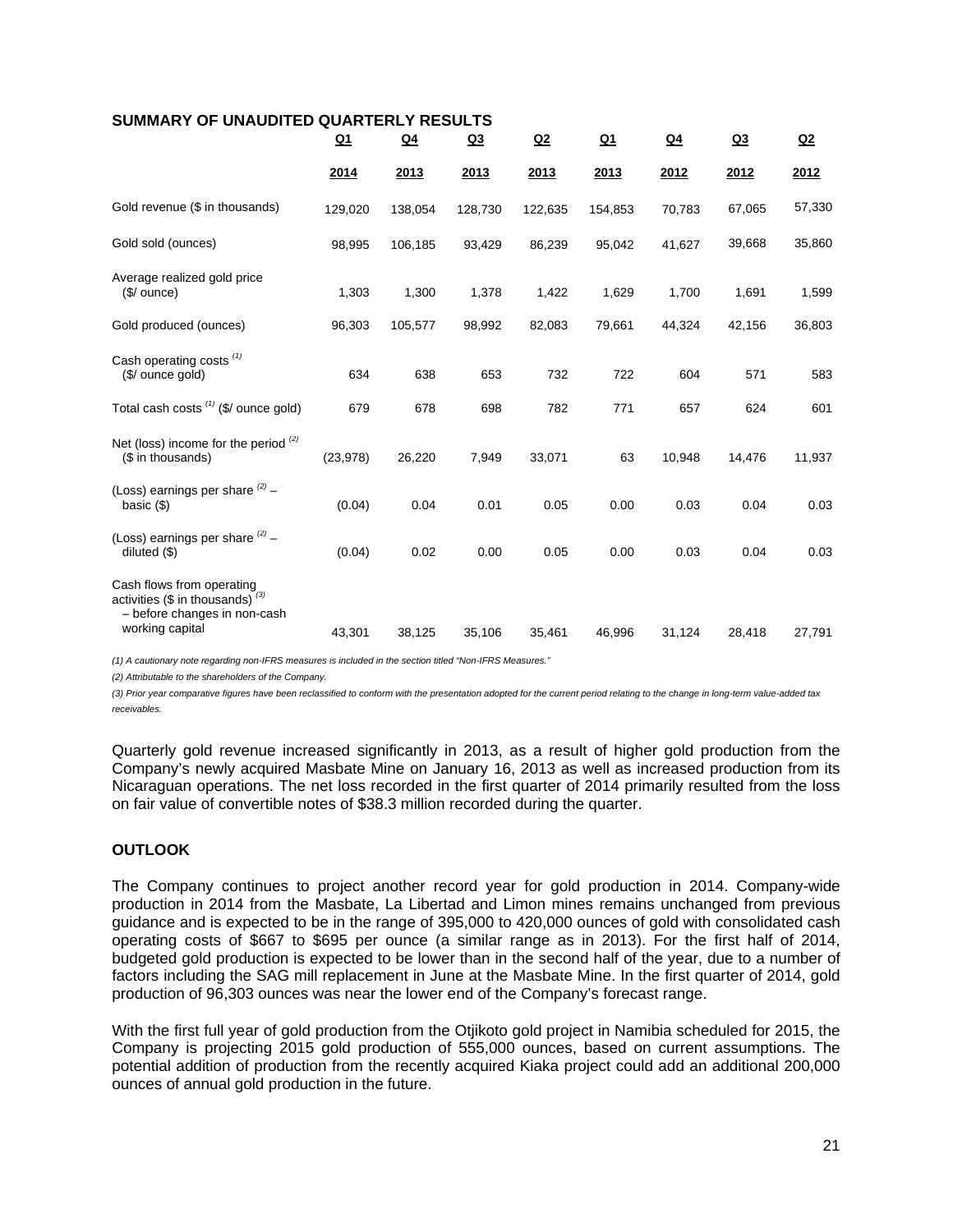The Masbate Mine expansion study is expected to be completed by the fourth quarter of 2014, enabling us to make an expansion decision soon thereafter. An Otjikoto expansion study has already been completed with expansion at that facility planned for 2015. The operations continue to benefit from B2Gold's ongoing exploration successes and experienced construction and operations teams. Having the same teams complete the construction of successive mines and review the operating effectiveness and efficiencies at each site affords B2Gold a unique opportunity to benefit from shared knowledge and experience. Training and empowerment of local mine site workers remains a core part of B2Gold's operating philosophy and approach, resulting in minimal staff turnover at all levels and effective local control of operations, supplemented by our centralized team of experienced executives.

# *Growth Strategy*

Due to its strong cash position and cash flow from operations, the Company is fully funded to complete its mine site capital expenditures, exploration, and the construction of the Otjikoto mine due to its strong cash position and cash flow from operations. Total liquidity available at March 31, 2014 was approximately \$345.4 million consisting of cash of \$183.5 million, \$150 million remaining available for drawdown under the Company's \$200 million Senior Credit Facility and \$11.9 million available under the equipment finance lease with CAT Financials. In 2015, the Company's cash from operations is expected to increase significantly due to gold production from the Otjikoto mine.

B2Gold will continue to focus on accretive acquisitions and exploration for continued growth. With a proven technical team, strong financial position and access to capital, the Company is well positioned to utilize its model of growth to continue building a profitable, growth oriented, sustainable intermediate gold producer.

# **OUTSTANDING SHARE DATA**

At May 13, 2014 there were 677,710,941 common shares outstanding. In addition, there were approximately 43 million stock options outstanding with exercise prices ranging between Cdn.\$0.80 to Cdn.\$13.67 per share and 3 million RSU.

# **CAUTION ON FORWARD-LOOKING INFORMATION**

This Management's Discussion and Analysis includes certain "forward-looking information" and "forwardlooking statements" (collectively "forward-looking statements") within the meaning of applicable Canadian and United States securities legislation, including projections of future financial and operational performance and statements regarding drilling, construction, development, production and other activities on the Company's properties, anticipated technical reports, economic assessments and feasibility studies, the projections included in existing technical reports, economic assessments and feasibility studies, the potential for expansion of resources and reserves, the potential for expansion of production capacity, projected capital investments and exploration, the completion of the Otjikoto mine, the potential production from the Kiaka Project, availability of credit facilities, potential acquisitions, the benefits expected from acquisitions and planned safety initiatives. Estimates of mineral resources and reserves are also forward looking statements because they constitute projections regarding the amount of minerals that may be encountered in the future and/or the anticipated economics of production, should a production decision be made. All statements in this Management's Discussion and Analysis that address events or developments that we expect to occur in the future are forward-looking statements. Forwardlooking statements are statements that are not historical facts and are generally, although not always, identified by words such as "expect", "plan", "anticipate", "project", "target", "potential", "schedule", "forecast", "budget", "estimate", "intend" or "believe" and similar expressions or their negative connotations, or that events or conditions "will", "would", "may", "could", "should" or "might" occur. All such forward-looking statements are based on the opinions and estimates of management as of the date such statements are made. Forward-looking statements necessarily involve assumptions, risks and uncertainties, certain of which are beyond B2Gold's control, including risks associated with the uncertainty of reserve and resource estimates; volatility of metal prices; risks of exploration, development and mining; financing risks; ability to obtain any necessary permits, consents or authorizations required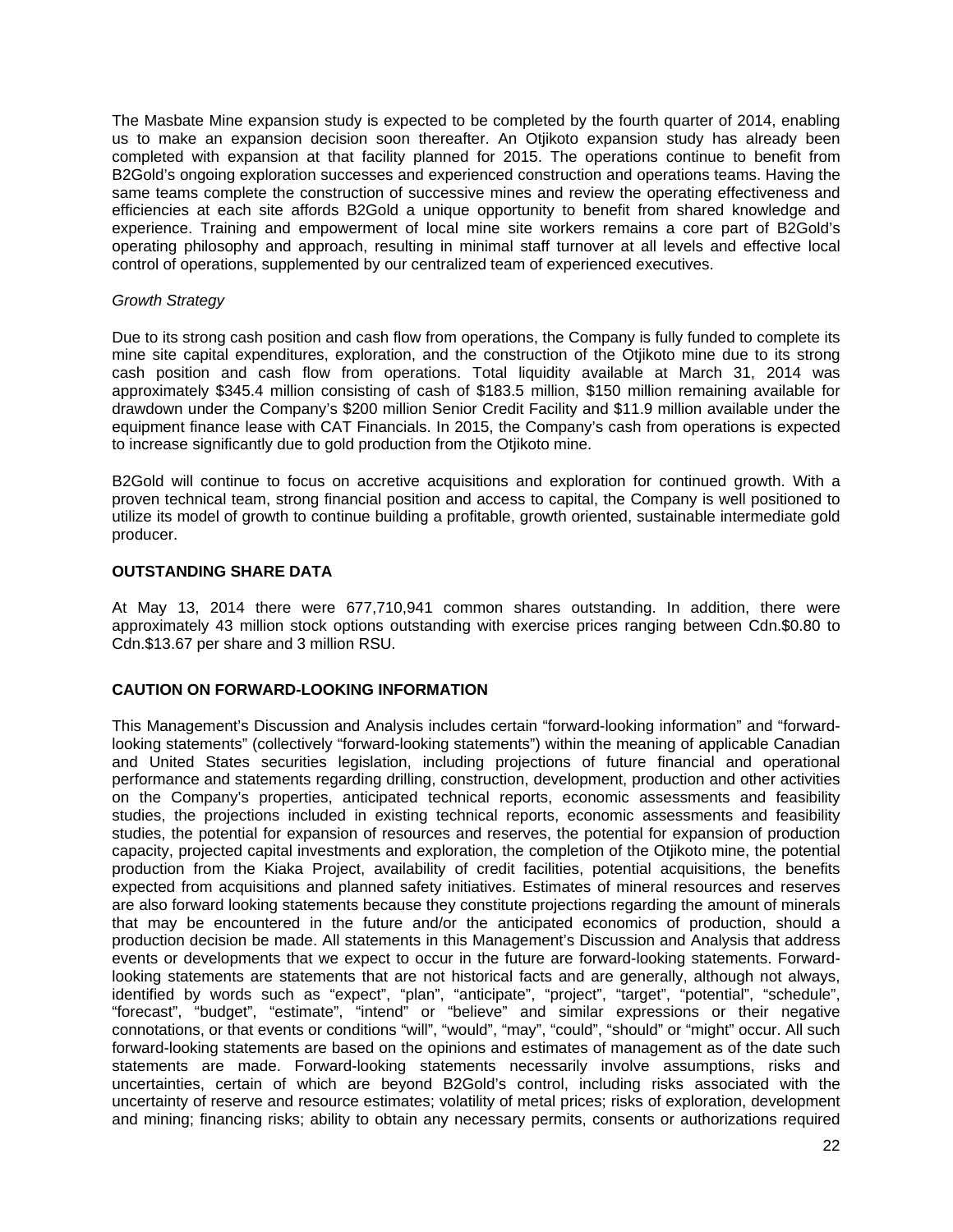for its activities, adequate infrastructure, energy and other inputs; shortages or cost increases in necessary equipment, supplies and labour; regulatory, political and country risks; reliance upon third parties and joint venture partners; litigation; as well as other factors identified in B2Gold's filings with Canadian securities regulators and the U.S. Securities and Exchange Commission (the "SEC"), which may be viewed at www.sedar.com and www.sec.gov, respectively. The list is not exhaustive of the factors that may affect the Company's forward-looking statements. There can be no assurance that such statements will prove to be accurate, and actual results, performance or achievements could differ materially from those expressed in, or implied by, these forward-looking statements. Accordingly, no assurance can be given that any events anticipated by the forward-looking statements will transpire or occur, or if any of them do, what benefits B2Gold will derive therefrom. The Company's forward looking statements reflect current expectations regarding future events and operating performance and speak only as of the date hereof and the Company does not assume any obligation to update forward-looking statements if circumstances or management's beliefs, expectations or opinions should change other than as required by applicable law. For the reasons set forth above, undue reliance should not be placed on forward-looking statements.

# **CAUTIONARY STATEMENT REGARDING MINERAL RESERVE AND RESOURCE ESTIMATES**

This Management's Discussion and Analysis has been prepared in accordance with the requirements of the securities laws in effect in Canada, which differ from the requirements of U.S. securities laws. All resource and reserve estimates included in this Management's Discussion and Analysis have been prepared in accordance with National Instrument 43-101 Standards of Disclosure for Mineral Projects ("NI 43-101"). NI 43-101 is a rule developed by the Canadian Securities Administrators that establishes standards for all public disclosure an issuer makes of scientific and technical information concerning mineral projects that are considered material to the issuer. These standards differ significantly from the mineral reserve disclosure requirements of the SEC set out in Industry Guide 7. Consequently, reserve and resource information contained in this Management's Discussion and Analysis is not comparable to similar information that would generally be disclosed by U.S. companies in accordance with the rules of the SEC.

In particular, the SEC's Industry Guide 7 applies different standards in order to classify mineralization as a reserve. As a result, the definitions of proven and probable reserves used in NI 43-101 differ from the definitions in SEC Industry Guide 7. Under SEC standards, mineralization may not be classified as a "reserve" unless the determination has been made that the mineralization could be economically and legally produced or extracted at the time the reserve determination is made. Among other things, all necessary permits would be required to be in hand or issuance imminent in order to classify mineralized material as reserves under the SEC standards. Accordingly, mineral reserve estimates contained in this Management's Discussion and Analysis may not qualify as "reserves" under SEC standards.

In addition, this Management's Discussion and Analysis uses the terms "mineral resources", "indicated mineral resources" and "inferred mineral resources" to comply with the reporting standards in Canada. The SEC's Industry Guide 7 does not recognize mineral resources and U.S. companies are generally not permitted to disclose resources in documents they file with the SEC. Investors are specifically cautioned not to assume that any part or all of the mineral deposits in these categories will ever be converted into SEC defined mineral reserves. Further, "inferred mineral resources" have a great amount of uncertainty as to their existence and as to whether they can be mined legally or economically. Therefore, investors are also cautioned not to assume that all or any part of an inferred resource exists. In accordance with Canadian rules, estimates of "inferred mineral resources" cannot form the basis of feasibility or other economic studies. It cannot be assumed that all or any part of "mineral resources", "indicated mineral resources", or "inferred mineral resources" will ever be upgraded to a higher category. Investors are cautioned not to assume that any part of the reported "mineral resources", "indicated mineral resources", or "inferred mineral resources" in this Management's Discussion and Analysis is economically or legally mineable. Disclosure of "contained ounces" is permitted under the Canadian disclosure rules; however, the SEC normally only permits issuers to report mineralization that do not constitute reserves as in place tonnage and grade without reference to unit measures. For the above reasons, information contained in this Management's Discussion and Analysis that describes the Company's mineral reserve and resource